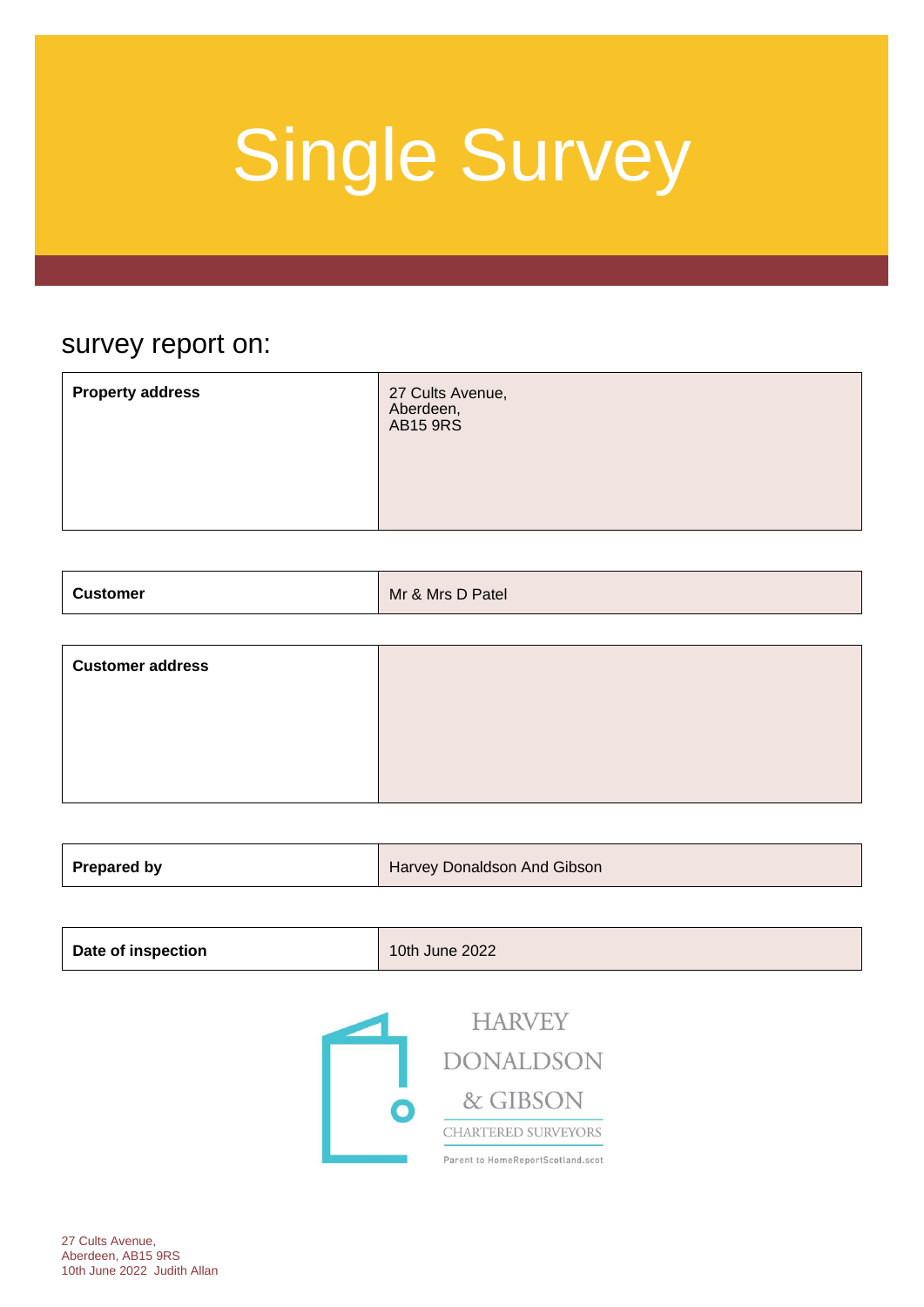### **PART 1 - GENERAL**

### **1.1 THE SURVEYORS**

The Seller has engaged the Surveyors to provide the Single Survey Report and a generic Mortgage Valuation Report for Lending Purposes. The Seller has also engaged the Surveyors to provide an Energy Report in the format prescribed by the accredited Energy Company.

The Surveyors are authorised to provide a transcript or retype of the generic Mortgage Valuation Report on to Lender specific pro-forma. Transcript reports are commonly requested by Brokers and Lenders. The transcript report will be in the format required by the Lender but will contain the same information, inspection date and valuation figure as the generic Mortgage Valuation Report and the Single Survey. The Surveyors will decline any transcript request which requires the provision of information additional to the information in the Report and the generic Mortgage Valuation Report until the Seller has conditionally accepted an offer to purchase made in writing.

Once the Seller has conditionally accepted an offer to purchase made in writing, the Purchaser's lender or conveyancer may request that the Surveyors provide general comment on standard appropriate supplementary documentation. In the event of a significant amount of documentation being provided to the Surveyors, an additional fee may be incurred by the Purchaser. Any additional fee will be agreed in writing.

If information is provided to the Surveyors during the conveyancing process which materially affects the valuation stated in the Report and generic Mortgage Valuation Report, the Surveyors reserve the right to reconsider the valuation. Where the Surveyors require to amend the valuation in consequence of such information, they will issue an amended Report and generic Mortgage Valuation Report to the Seller. It is the responsibility of the Seller to ensure that the amended Report and generic Mortgage Valuation Report are transmitted to every prospective Purchaser.

The individual Surveyor will be a member of the Royal Institution of Chartered Surveyors who is competent to survey, value and report upon Residential Property<sup>1</sup>.

If the Surveyors have had a previous business relationship within the past two years with the Seller or Seller's Agent or relative to the property, they will be obliged to indicate this by ticking the adjacent box.  $\boxed{\times}$ 

The ultimate holding company of Harvey Donaldson & Gibson is Countrywide plc. In Scotland, Countrywide plc also own Slater Hogg & Howison and Countrywide North. A full list of estate agents owned or under franchise to Countrywide plc is available on request. Harvey Donaldson & Gibson trades as an entirely separate company and has no financial interest whatsoever in the disposal of the property being inspected.

The Surveyors have a written complaints handling procedure. This is available from the offices of the Surveyors at the address stated.

### **1.2 THE REPORT**

The Surveyors will not provide an amended Report on the Property, except to correct factual inaccuracies.

The Report will identify the nature and source of information relied upon in its preparation.

The Surveyor shall provide a Market Value of the Property, unless the condition of the Property is such that it would be inappropriate to do so. A final decision on whether a loan will be granted rests with the Lender who may impose retentions in line with their lending criteria. The date of condition and value of the property will be the date of inspection.

Prior to 1 December 2008, Purchasers have normally obtained their own report from their chosen Surveyor. By contrast, a Single Survey is instructed by the Seller and made available to all potential Purchasers in expectation that the successful Purchaser will have relied upon it. The Royal Institution of

1 Which shall be in accordance with the current RICS Valuation Standards (The Red Book) and RICS Codes of Conduct.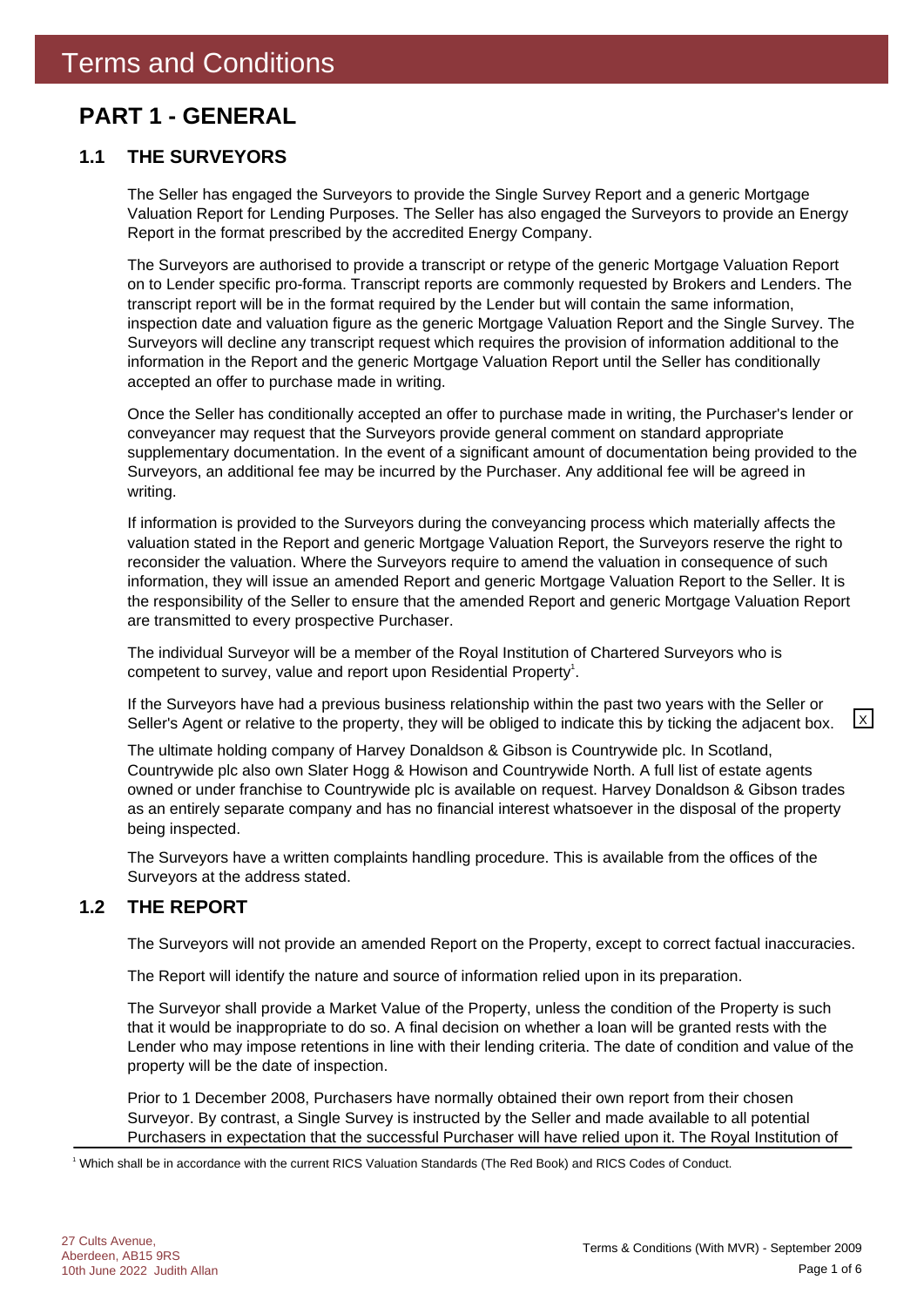Chartered Surveyors rules require disclosure of any potential conflict of interest when acting for the Seller and the Purchaser in the same transaction. The Single Survey may give rise to a conflict of interest and if this is of concern to any party they are advised to seek their own independent advice.

The Report and any expressions or assessments in it are not intended as advice to the Seller or Purchaser or any other person in relation to an asking price or any other sales or marketing decisions. The Report is based solely on the Property and is not to be relied upon in any manner whatsoever when considering the valuation or condition of any other property.

If certain minor matters are mentioned in the Report it should not be assumed that the Property is free of other minor defects.

Neither the whole nor any part of the Report may be published in any way, reproduced or distributed by any party other than the Seller, prospective purchasers and the Purchaser and their respective professional advisers without the prior written consent of the Surveyors.

### **1.3 LIABILITY**

The Report is prepared with the skill and care reasonably to be expected of a competent residential surveyor who is a member of the Royal Institution of Chartered Surveyors.

The Report is addressed to the Seller and was prepared in the expectation that it (or a complete copy) along with these Terms and Conditions (or a complete copy) would (or, as the case might be, would have been) be disclosed and delivered to:

- the Seller;
- any person(s) noting an interest in purchasing the Property from the Seller;
- any person(s) who make(s) (or on whose behalf is made) an offer to purchase the Property, whether or not that offer is accepted by the Seller;
- the Purchaser; and
- $\bullet$  the professional advisers of any of these.

The Surveyors acknowledge that their duty of skill and care in relation to the Report is owed to the Seller and to the Purchaser. The Surveyors accept no responsibility or liability whatsoever in relation to the Report to persons other than the Seller and the Purchaser. The Seller and Purchaser should be aware that if a Lender seeks to rely on this Report they do so at their own risk. In particular, the Surveyors accept no responsibility or liability whatsoever to any Lender in relation to the Report. Any such Lender relies upon the Report entirely at their own risk.

### **1.4 GENERIC MORTGAGE VALUATION REPORT**

The Surveyors undertake to the Seller that they will prepare a generic Mortgage Valuation Report, which will be issued along with the Single Survey. It is the responsibility of the Seller to ensure that the generic Mortgage Valuation Report is provided to every potential Purchaser.

### **1.5 TRANSCRIPT MORTGAGE VALUATION FOR LENDING PURPOSES**

The Surveyors undertake that on being asked to do so by a prospective purchaser, or his/her professional advisor or Lender, they will prepare a Transcript Mortgage Valuation Report for Lending Purposes on terms and conditions to be agreed between the Surveyors and Lender and solely for the use of the Lender and upon which the Lender may rely. The decision as to whether finance will be provided is entirely a matter for the Lender. The Transcript Mortgage Valuation Report will be prepared from information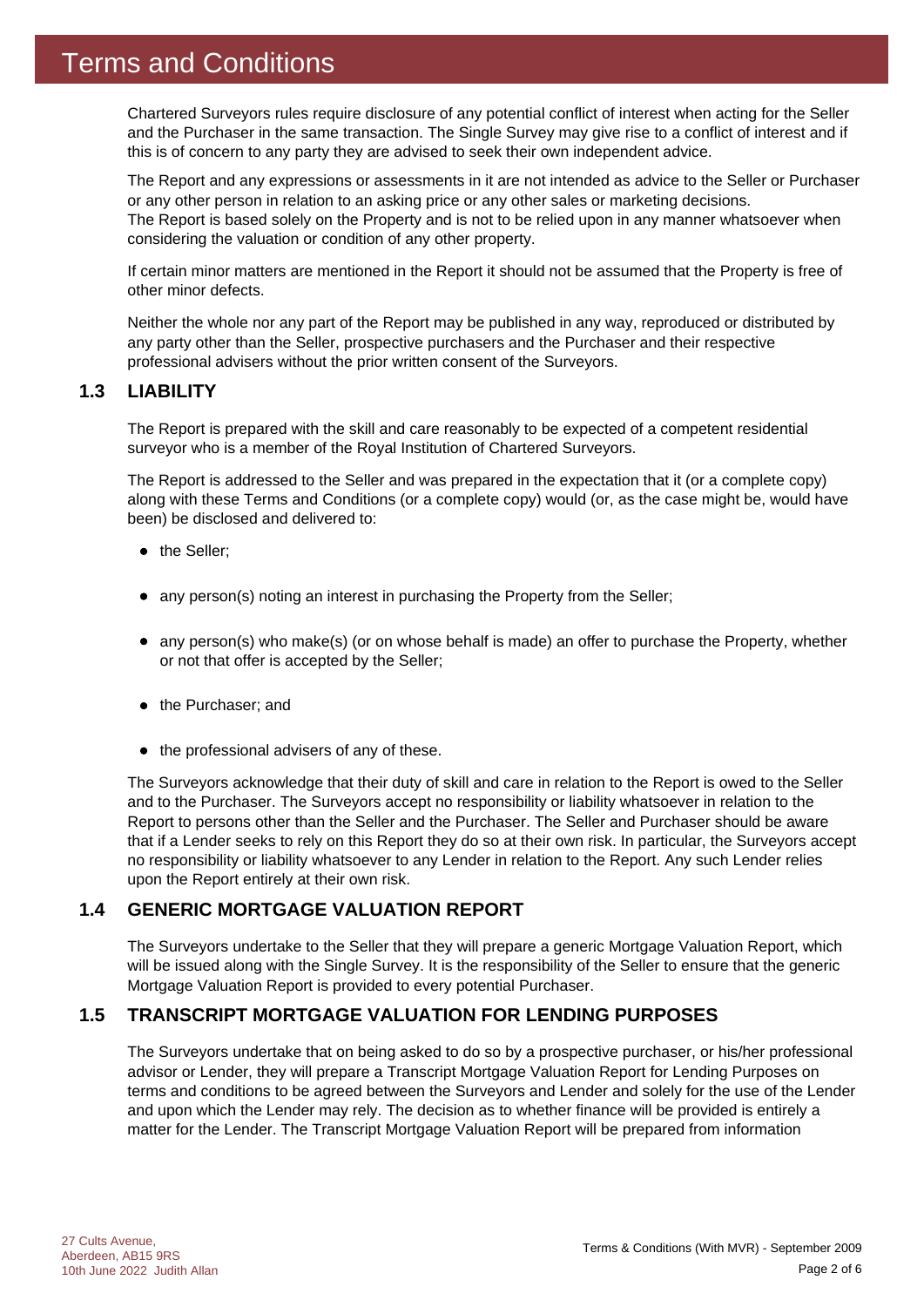contained in the Report and the generic Mortgage Valuation Report.<sup>2</sup>

### **1.6 INTELLECTUAL PROPERTY**

All intellectual property rights whatsoever (including copyright) in and to the Report, excluding the headings and rubrics, are the exclusive property of the Surveyors and shall remain their exclusive property unless they assign the same to any other party in writing.

### **1.7 PAYMENT**

The Surveyors are entitled to refrain from delivering the Report to anyone until the fee and other charges for it notified to the Seller have been paid. Additional fees will be charged for subsequent inspections and Reports.

### **1.8 CANCELLATION**

The Seller will be entitled to cancel the inspection by notifying the Surveyor's office at any time before the day of the inspection.

The Surveyor will be entitled not to proceed with the inspection (and will so report promptly to the Seller) if after arriving at the property, the Surveyor concludes that it is of a type of construction of which the Surveyor has insufficient specialist knowledge to be able to provide the inspection satisfactorily. The Surveyor will also be entitled not to proceed if after arriving at the property, the surveyor concludes that the property is exempt under Part 3 of The Housing (Scotland) Act 2006 as detailed in the (Prescribed Documents) Regulations 2008. If there is a potential threat to their health or personal safety, the inspection may be postponed or cancelled, at the Surveyor's discretion.

In the case of cancellation or the inspection not proceeding, the Surveyor will refund any fees paid by the Seller for the inspection and Report, except for expenses reasonably incurred and any fee due in light of the final paragraph of this section.

In the case of cancellation by the Seller, for whatever reason, after the inspection has taken place but before a written report is issued, the Surveyor will be entitled to raise an invoice equivalent to 80% of the agreed fee.

### **1.9 PRECEDENCE**

If there is any incompatibility between these Terms and Conditions and the Report, these Terms and Conditions take precedence.

### **1.1 DEFINITIONS**

- the "Lender" is the party who has provided or intends or proposes to provide financial assistance to the Purchaser towards the purchase of the Property and in whose favour a standard security will be granted over the Property;
- the "Transcript Mortgage Valuation Report for Lending Purposes" means a separate report, prepared by the Surveyor, prepared from information in the Report and the generic Mortgage Valuation Report, but in a style and format required by the Lender. The Transcript Mortgage Valuation Report for Lending Purposes will be prepared with the skill and care reasonably to be expected from a surveyor who is a member of the Royal Institution of Chartered Surveyors and who is competent to survey, value and report on the Property;
- the "Generic Mortgage Valuation Report" means a separate report, prepared by the Surveyor from information in the Report but in the Surveyor's own format;

 $^2$  Which shall be in accordance with the current RICS Valuation Standards (The Red Book) and RICS Rules of Conduct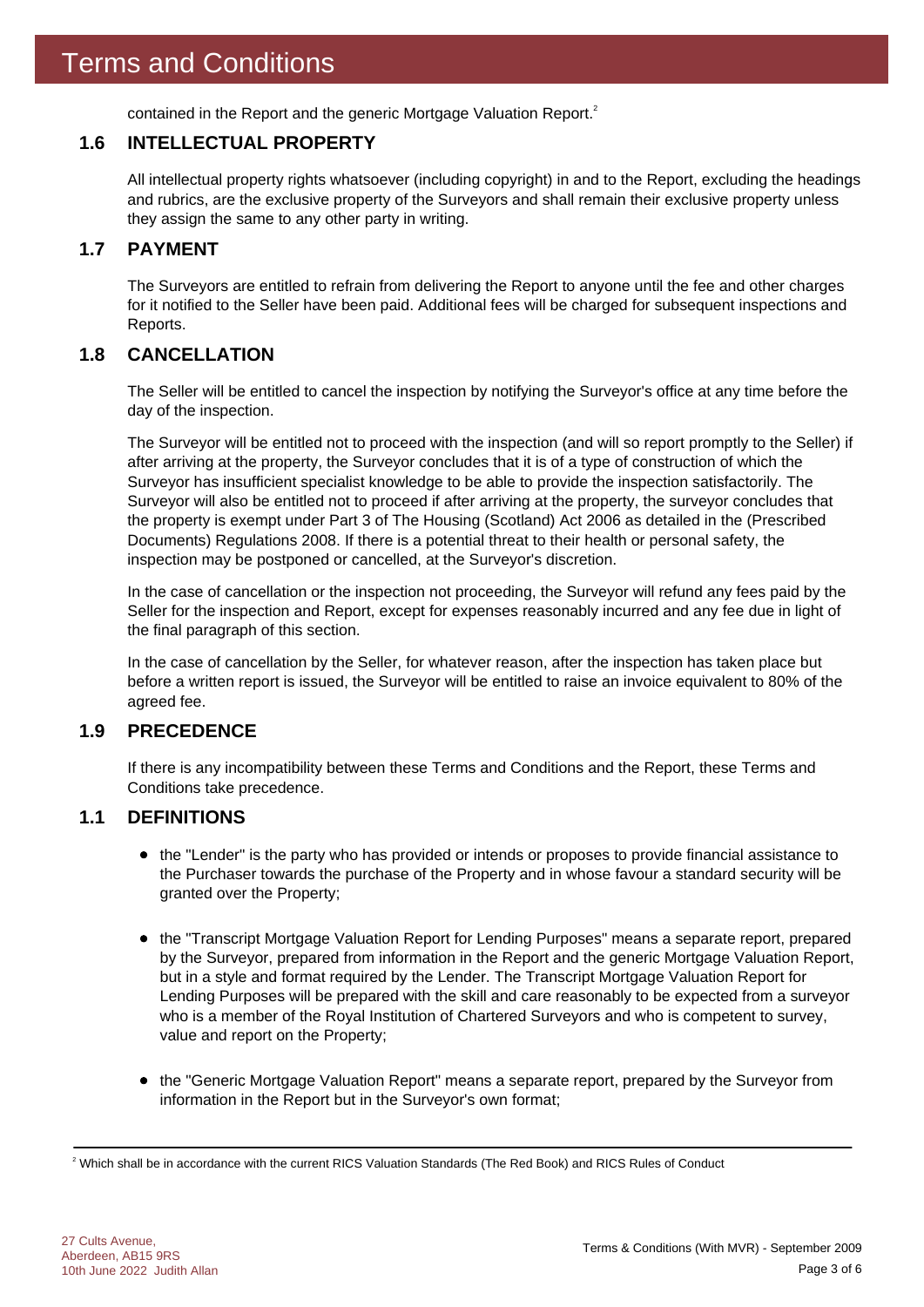### Terms and Conditions

- the "Market Value" *is the estimated amount for which a property should exchange on the date of valuation between a willing buyer and a willing seller in an arm's-length transaction after proper marketing wherein the parties had each acted knowledgeably, prudently and without compulsion;*
- the "Property" is the property which forms the subject of the Report;
- the "Purchaser" is the person (or persons) who enters into a contract to buy the Property from the Seller;
- a "prospective Purchaser" is anyone considering buying the Property;
- the "Report" is the report, of the kind described in Part 2 of these Terms and Conditions and in the form set out in part 1 of Schedule 1 of the Housing (Scotland) Act 2006 (Prescribed Documents) Regulations 2008;
- $\bullet$  the "Seller" is/are the proprietor(s) of the Property;
- the "Surveyor" is the author of the Report on the Property; and
- the "Surveyors" are the firm or company of which the Surveyor is an employee, director, member or partner (unless the Surveyor is not an employee, director, member or partner, when the "Surveyors" means the Surveyor) whose details are set out at the head of the Report.
- the "Energy Report" is the advice given by the accredited Energy Company, based on information collected by the Surveyor during the Inspection, and also includes an Energy Performance Certificate, in a Government approved format.

### **PART 2 - DESCRIPTION OF THE REPORT**

### **2.1 THE SERVICE**

The Single Survey is a Report by an independent Surveyor, prepared in an objective way regarding the condition and value of the Property on the day of the inspection, and who is a member of the Royal Institution of Chartered Surveyors. It includes an Energy Report as required by Statute and this is in the format of the accredited Energy Company. In addition, the Surveyor has agreed to supply a generic Mortgage Valuation Report.

### **2.2 THE INSPECTION**

The Inspection is a general surface examination of those parts of the Property which are accessible: in other words, *visible and readily available for examination from ground and floor levels, without risk of causing damage to the Property or injury to the Surveyor.*

All references to visual inspection refer to an inspection from within the property at floor level and from ground level within the site and adjoining public areas, without the need to move any obstructions. Any references to left or right are taken facing the front of the property.

The Inspection is carried out with the Seller's permission, without causing damage to the building or contents. Furniture, stored items and insulation are not moved.

Unless identified in the report the Surveyor will assume that no harmful or hazardous materials have been used in the construction. The presence or possible consequences of any site contamination will not be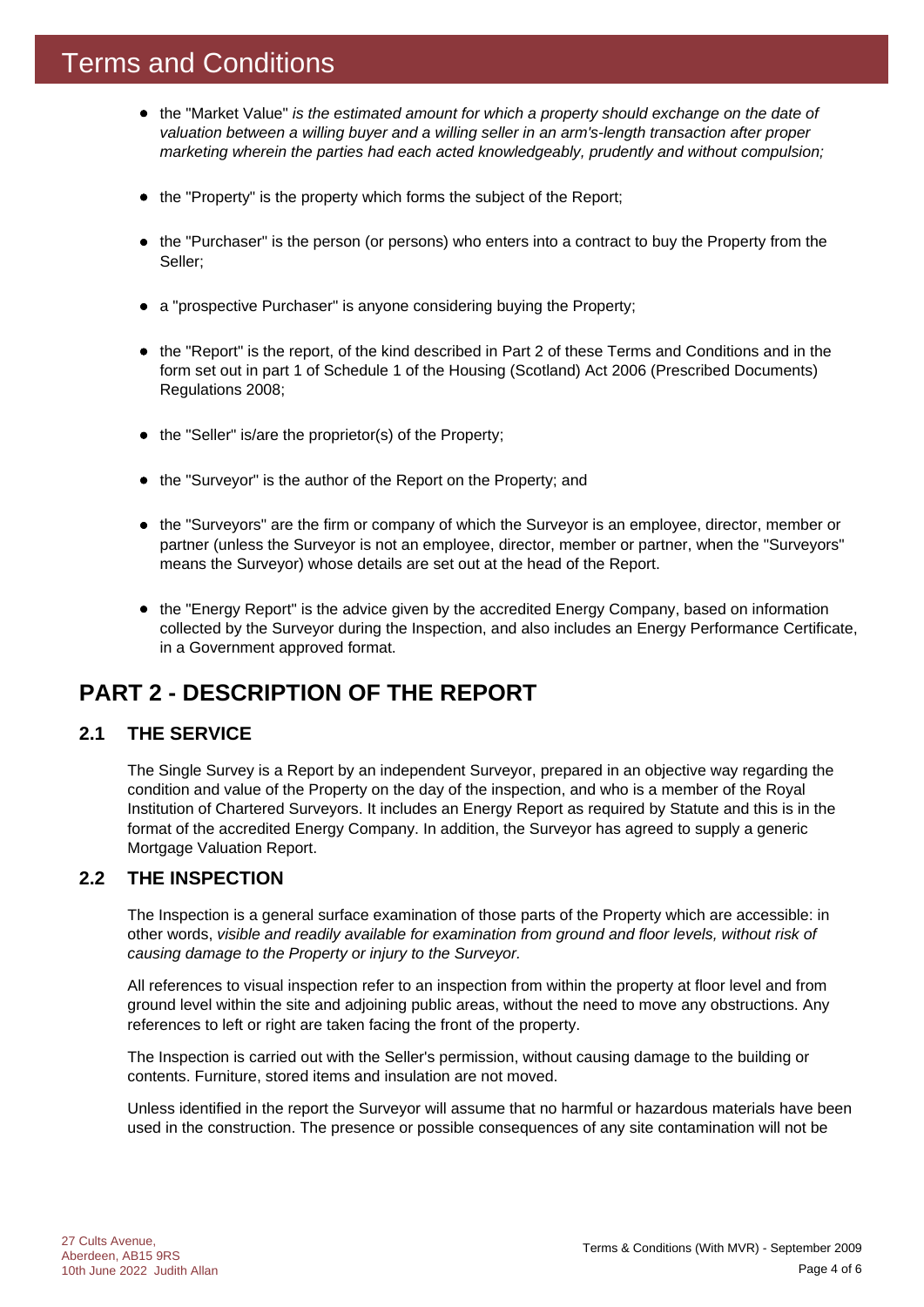researched.

The Surveyor will not carry out an asbestos inspection, and will not be acting as an asbestos inspector in completing a Single Survey of properties that may fall within the Control of Asbestos in the Workplace Regulations. In the case of flats it will be assumed that there is a duty holder, as defined in the Regulations and that a Register of Asbestos and effective Management Plan is in place, which does not require any expenditure, or pose a significant risk to health. No enquiry of the duty holder will be made.

### **2.3 THE REPORT**

The Report will be prepared by the Surveyor who carried out the property inspection and will describe various aspects of the property as defined by the headings of the Single Survey report with the comments being general and unbiased. The report on the location, style and condition of the property, will be concise and will be restricted to matters that could have a material effect upon value and will omit items that, in the Surveyor's opinion, are not significant. If certain minor matters are mentioned, it should not be interpreted that the property is free of any other minor defects.

Throughout the Report, the following repair categories will be used to give an overall opinion of the state of repair and condition of the property.

- 1 Category 3: Urgent repairs or replacement are needed now. Failure to deal with them may cause problems to other parts of the property or cause a safety hazard. Estimates for repairs or replacement are needed now.
- 2 Category 2: Repairs or replacement requiring future attention, but estimates are still advised.
- 3 Category 1: No immediate action or repair is needed.

**WARNING:** If left unattended, even for a relatively short period, Category 2 repairs can rapidly develop into more serious Category 3 repairs. The existence of Category 2 or Category 3 repairs may have an adverse effect on marketability, value and the sale price ultimately achieved for the property. This is particularly true during slow market conditions when the effect can be considerable.

Parts of the property, which cannot be seen or accessed, will not be reported upon and this will be stated. If the Surveyor suspects that a defect may exist within an unexposed area and which could have a material effect upon the value, he may recommend further investigation by specialist contractors.

### **2.4 SERVICES**

Surveyors are not equipped or qualified to test the services and therefore no comment can be interpreted as implying that the design, installation and function of the services are in accordance/compliance with regulations, safety and efficiency expectations. However, comment is made where there is cause to suspect significant defects or shortcomings with the installations. No tests are made of any services or appliances.

### **2.5 ACCESSIBILITY**

A section is included to help identify the basic information interested parties need to know to decide whether to view a property.

### **2.6 ENERGY REPORT**

A section is included that makes provision for an Energy Report, relative to the property. The Surveyor will collect physical data from the property and provide such data in a format required by an accredited Energy Company. The Surveyor cannot of course accept liability for any advice given by the Energy Company.

### **2.7 VALUATION AND CONVEYANCER ISSUES**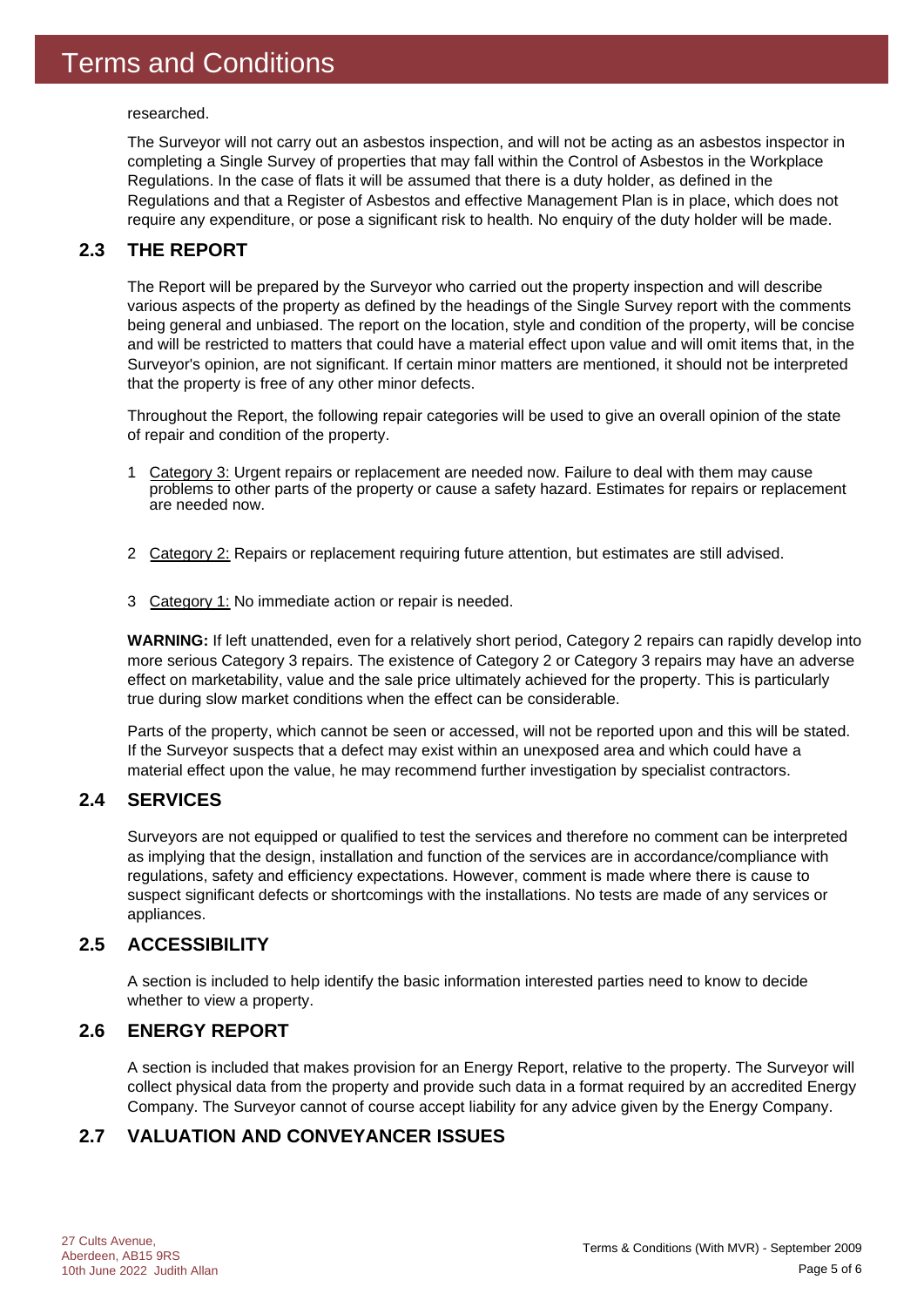The last section of the Report contains matters considered relevant to the Conveyancer (Solicitor). It also contains the Surveyor's opinion both of the market value of the property and of the re-instatement cost, as defined below.

"Market Value" *The estimated amount for which a property should exchange on the date of valuation between a willing buyer and a willing seller in an arm's-length transaction after proper marketing wherein the parties had each acted knowledgeably, prudently and without compulsion.* In arriving at the opinion of the Market Value the Surveyor also makes various standard assumptions covering, for example, vacant possession; tenure and other legal considerations; contamination and hazardous materials; the condition of un-inspected parts; the right to use mains services; and the exclusion of curtains, carpets etc. from the valuation. In the case of flats, the following further assumptions are made that:

- There are rights of access and exit over all communal roadways, corridors, stairways etc. and to use communal grounds, parking areas, and other facilities;
- There are no particularly troublesome or unusual legal restrictions;
- There is no current dispute between the occupiers of the flats or any outstanding claims or losses; and the costs of repairs to the building are shared among the co-proprietors on an equitable basis.

Any additional assumption, or any found not to apply, is reported.

"Re-instatement cost" *is an estimate for insurance purposes of the current cost of rebuilding the Property in its present form* unless otherwise stated. This includes the cost of rebuilding the garage and permanent outbuildings, site clearance and professional fees, but excludes VAT (except on the fees).

Sellers or prospective Purchasers may consider it prudent to instruct a reinspection and revaluation after a period of 12 weeks (or sooner if appropriate) to reflect changing circumstances in the market and/or in the physical condition of the Property.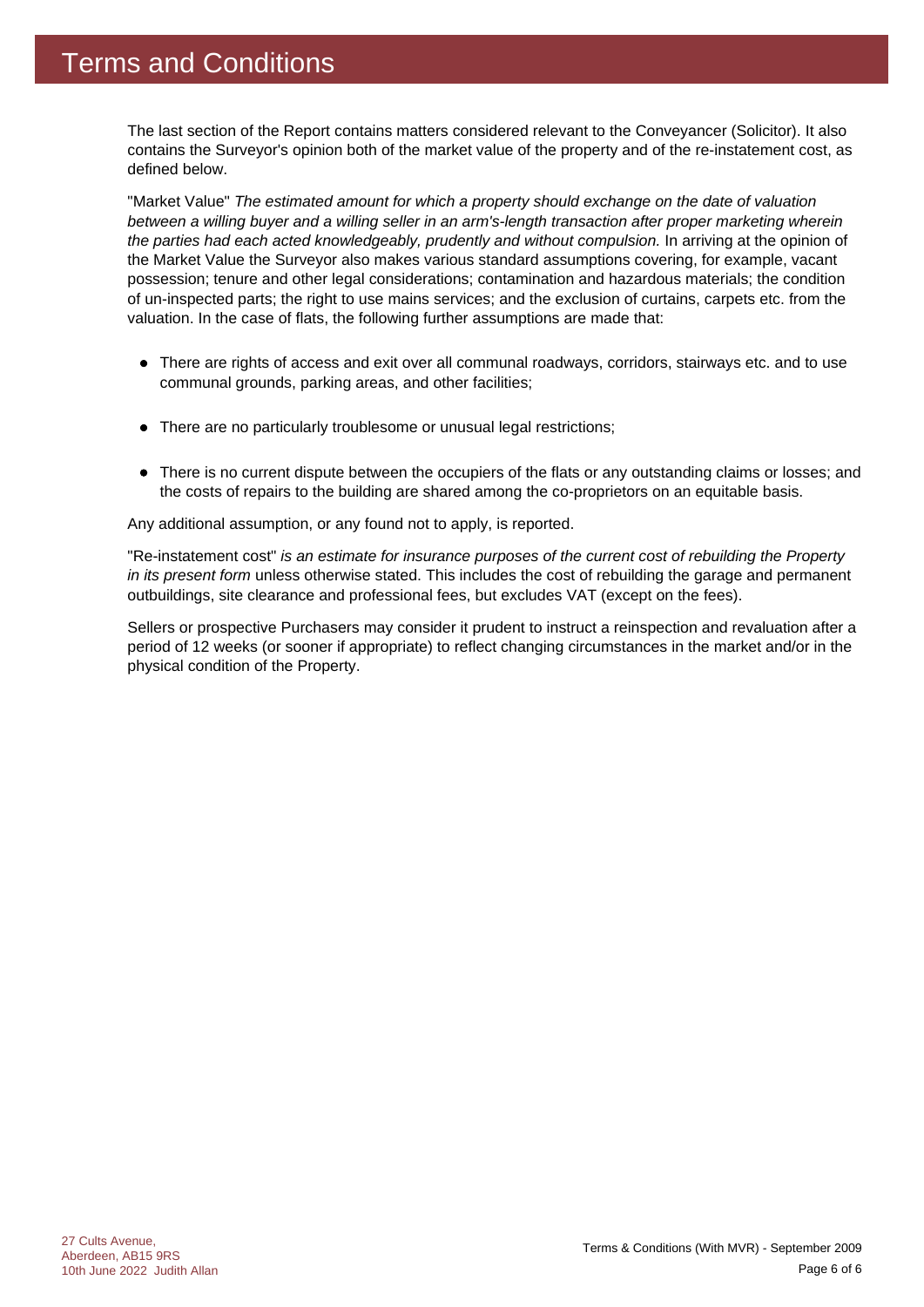### **1. Information and scope of inspection**

This section tells you about the type, accommodation, neighbourhood, age and construction of the property. It also tells you about the extent of the inspection and highlights anything that the surveyor could not inspect.

All references to visual inspection refer to an inspection from within the property without moving any obstructions and externally from ground level within the site and adjoining public areas. Any references to left or right in a description of the exterior of the property refer to the view of someone standing facing that part of the property from the outside.

The inspection is carried out without causing damage to the building or its contents and without endangering the occupiers or the surveyor. Heavy furniture, stored items and insulation are not moved. Unless identified in the report the surveyor will assume that no harmful or hazardous materials or techniques have been used in the construction. The presence or possible consequences of any site contamination will not be researched.

Services such as TV/cable connection, internet connection, swimming pools and other leisure facilities etc. will not be inspected or reported on.

| <b>Description</b> | The subjects comprise a detached house.                                                                                         |
|--------------------|---------------------------------------------------------------------------------------------------------------------------------|
|                    |                                                                                                                                 |
| Accommodation      | The property has the following accommodation:                                                                                   |
|                    | Ground Floor: Vestibule, Hall, Lounge, Living Room, Dining Room,<br>2 Double Bedrooms, Kitchen, Utility Room, Bathroom with WC. |
|                    | First Floor: 2 Double Bedrooms, En-suite Bathroom with WC.                                                                      |

| Gross internal floor area (m <sup>2</sup> ) | 152 |
|---------------------------------------------|-----|
|                                             |     |

| <b>Neighbourhood and location</b> | The property is situated in an established residential area amongst<br>properties of similar age and type of construction, within close<br>proximity to all local amenities. |
|-----------------------------------|------------------------------------------------------------------------------------------------------------------------------------------------------------------------------|
|                                   |                                                                                                                                                                              |

| Age     | 62 years.                                 |
|---------|-------------------------------------------|
|         |                                           |
| Weather | It was dry at the time of the inspection. |

| <b>Chimney stacks</b> | Visually inspected with the aid of binoculars where<br>appropriate. |
|-----------------------|---------------------------------------------------------------------|
|                       | The chimney is of rendered masonry.                                 |

| Roofing including roof space | The roof is pitched, timber framed and covered with tiles.          |
|------------------------------|---------------------------------------------------------------------|
|                              |                                                                     |
| <b>Rainwater fittings</b>    | Visually inspected with the aid of binoculars where<br>appropriate. |
|                              | The rainwater fittings are of uPVC.                                 |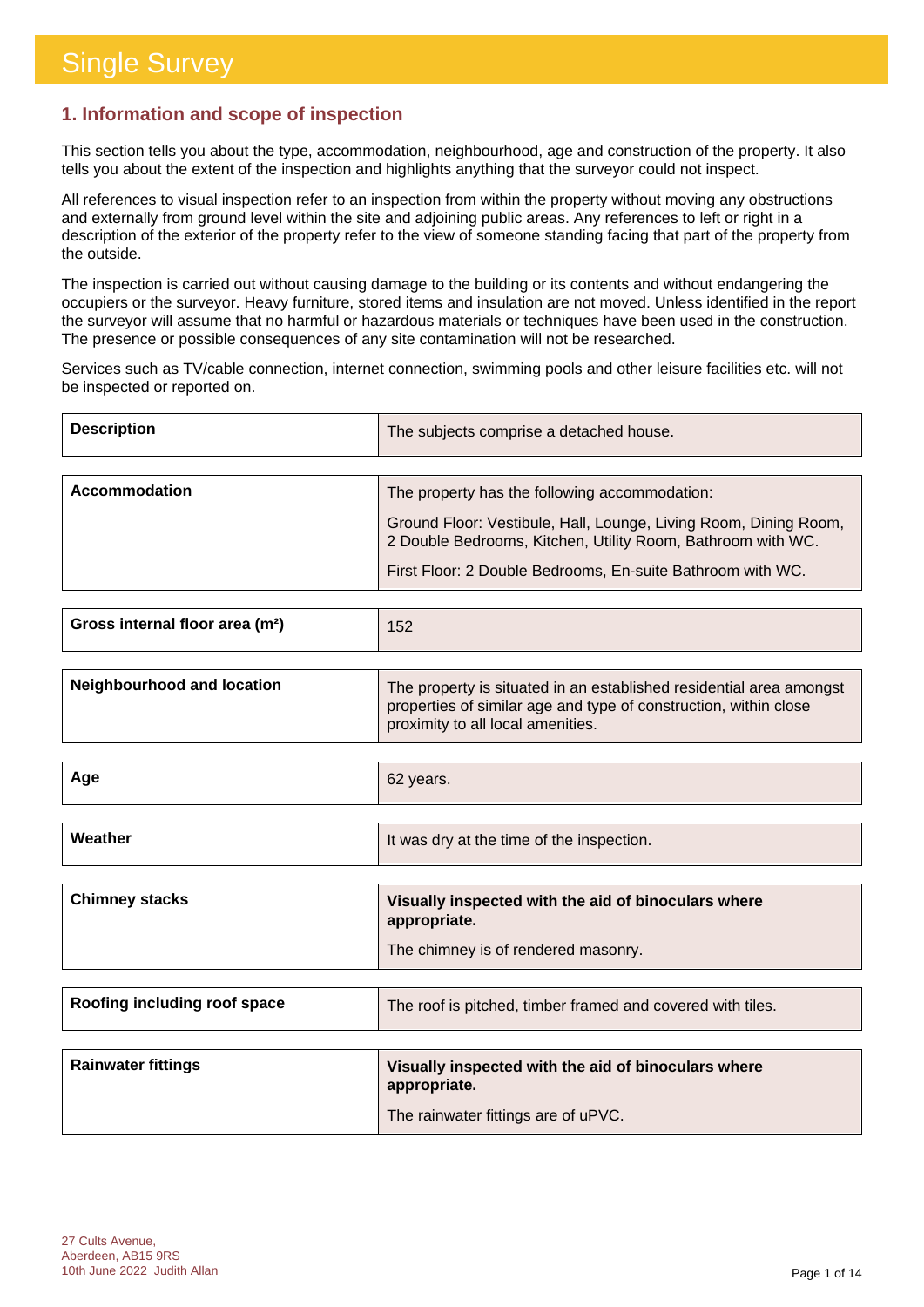| <b>Main walls</b> | Visually inspected with the aid of binoculars where<br>appropriate.              |
|-------------------|----------------------------------------------------------------------------------|
|                   | Foundations and concealed parts were not exposed or<br>inspected.                |
|                   | The main external walls appear of cavity brick/blockwork rendered<br>externally. |

| Windows, external doors and joinery | Internal and external doors were opened and closed where<br>keys were available. |
|-------------------------------------|----------------------------------------------------------------------------------|
|                                     | Random windows were opened and closed where possible.                            |
|                                     | Doors and windows were not forced open.                                          |
|                                     | The windows are of a double glazed uPVC, aluminium and timber<br>type.           |
|                                     | The front door is timber and the external door in the utility room is<br>uPVC.   |

| <b>External decorations</b> | <b>Visually inspected.</b>                       |
|-----------------------------|--------------------------------------------------|
|                             | External surfaces are painted, where applicable. |

| <b>Conservatories / porches</b>           | None.                                                        |
|-------------------------------------------|--------------------------------------------------------------|
|                                           |                                                              |
| <b>Communal areas</b>                     | None.                                                        |
|                                           |                                                              |
| <b>Garages and permanent outbuildings</b> | <b>Visually inspected.</b>                                   |
|                                           | The garage is of block and corrugated asbestos construction. |

| <b>Outside areas and boundaries</b> | Visually inspected.                                             |
|-------------------------------------|-----------------------------------------------------------------|
|                                     | There are garden grounds to the front and rear of the property. |

| <b>Ceilings</b> | Visually inspected from floor level. |
|-----------------|--------------------------------------|
|                 | The ceilings are of plasterboard.    |

| Internal walls | Visually inspected from floor level.                                                             |
|----------------|--------------------------------------------------------------------------------------------------|
|                | Using a moisture meter, walls were randomly tested for<br>dampness where considered appropriate. |
|                | The walls are lined internally with plaster and plasterboard.                                    |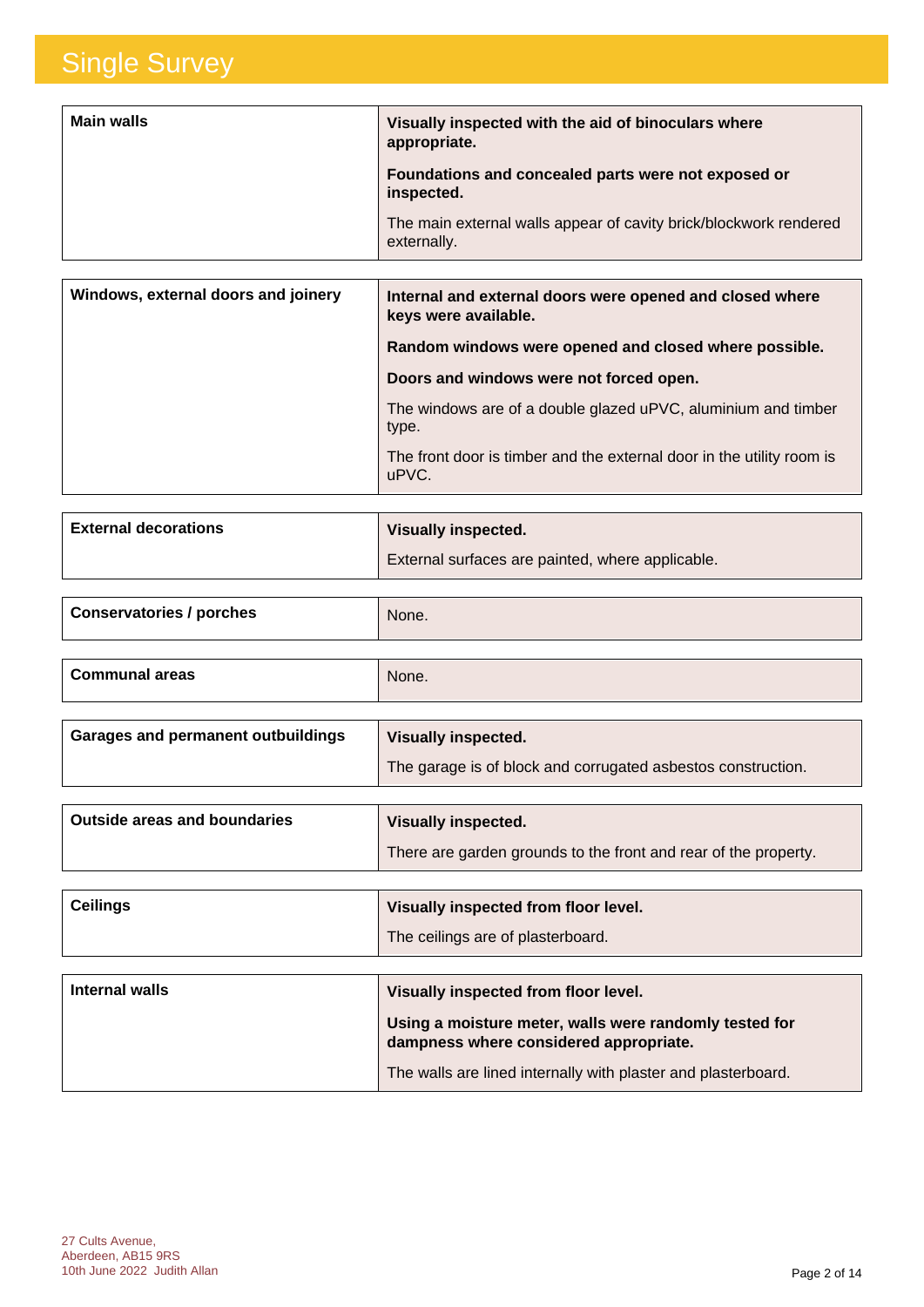| <b>Floors including sub floors</b> | Surfaces of exposed floors were visually inspected. No<br>carpets or floor coverings were lifted.                                                                                                                                                          |
|------------------------------------|------------------------------------------------------------------------------------------------------------------------------------------------------------------------------------------------------------------------------------------------------------|
|                                    | Sub-floor areas were inspected only to the extent visible from<br>a readily accessible and unfixed hatch by way of an inverted<br>"head and shoulders" inspection at the access point.                                                                     |
|                                    | Physical access to the sub floor area may be taken if the<br>Surveyor deems it is safe and reasonable to do so, and<br>subject to a minimum clearance of 1m between the underside<br>of floor joists and the solum as determined from the access<br>hatch. |
|                                    | The ground floor is mainly suspended timber construction and<br>partly of solid construction.                                                                                                                                                              |

| Internal joinery and kitchen fittings | Built-in cupboards were looked into but no stored items were<br>moved.                                       |
|---------------------------------------|--------------------------------------------------------------------------------------------------------------|
|                                       | Kitchen units were visually inspected excluding appliances.                                                  |
|                                       | The internal doors are timber.                                                                               |
|                                       | The skirting boards and door surrounds are timber.                                                           |
|                                       | The staircase is timber.                                                                                     |
|                                       | The kitchen fittings are of a contemporary design and consist of a<br>range of floor and wall mounted units. |

| <b>Chimney breasts and fireplaces</b> | <b>Visually inspected.</b>                           |
|---------------------------------------|------------------------------------------------------|
|                                       | No testing of the flues or fittings was carried out. |
|                                       | The chimney breast is of plastered masonry.          |

| Internal decorations | <b>Visually inspected.</b>                                         |
|----------------------|--------------------------------------------------------------------|
|                      | The walls and ceilings are painted.                                |
|                      | The internal joinery is finished with paint or a decorative stain. |

| <b>Cellars</b> | None. |
|----------------|-------|
|                |       |

| <b>Electricity</b> | Accessible parts of the wiring were visually inspected without<br>removing fittings. No tests whatsoever were carried out to the<br>system or appliances. Visual inspection does not assess any<br>services to make sure they work properly and efficiently and<br>meet modern standards. If any services are turned off, the<br>surveyor will state that in the report and will not turn them on. |
|--------------------|----------------------------------------------------------------------------------------------------------------------------------------------------------------------------------------------------------------------------------------------------------------------------------------------------------------------------------------------------------------------------------------------------|
|                    | Electricity is supplied from the mains.                                                                                                                                                                                                                                                                                                                                                            |
|                    | The meter and consumer unit are located in the vestibule.                                                                                                                                                                                                                                                                                                                                          |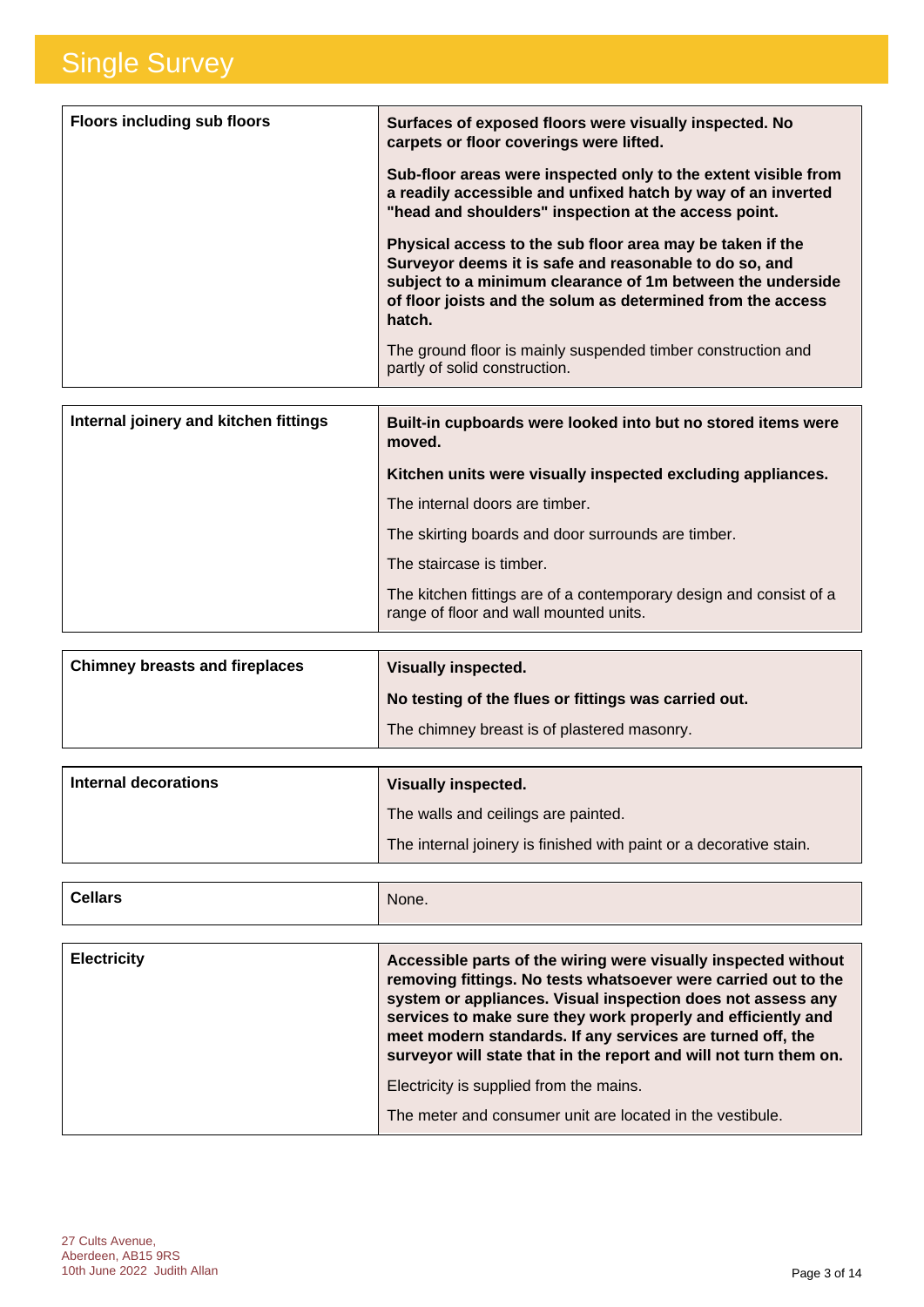| Gas | Accessible parts of the system were visually inspected<br>without removing fittings. No tests whatsoever were carried<br>out to the system or appliances. Visual inspection does not<br>assess any services to make sure they work properly and |
|-----|-------------------------------------------------------------------------------------------------------------------------------------------------------------------------------------------------------------------------------------------------|
|     | efficiently and meet modern standards. If any services are<br>turned off, the surveyor will state that in the report and will<br>not turn them on.                                                                                              |
|     | Gas is supplied from the mains.                                                                                                                                                                                                                 |
|     | The meter is located in an external meter box.                                                                                                                                                                                                  |

| Water, plumbing, bathroom fittings | Visual inspection of the accessible pipework, water tanks,<br>cylinders and fittings without removing any insulation. |
|------------------------------------|-----------------------------------------------------------------------------------------------------------------------|
|                                    | No tests whatsoever were carried out to the system or<br>appliances.                                                  |
|                                    | Water is supplied from the mains.                                                                                     |
|                                    | The bathrooms each contain a bath, wash hand basin and w.c.                                                           |
|                                    | The distribution pipes are a mixture of copper and uPVC where<br>visible.                                             |

| <b>Heating and hot water</b> | Accessible parts of the system were visually inspected apart<br>from communal systems, which were not inspected. |
|------------------------------|------------------------------------------------------------------------------------------------------------------|
|                              | No tests whatsoever were carried out to the system or<br>appliances.                                             |
|                              | The property is heated by a gas fired boiler.                                                                    |
|                              | Heating to the rooms is provided by water filled radiators.                                                      |

| <b>Drainage</b> | Drainage covers etc were not lifted.                        |
|-----------------|-------------------------------------------------------------|
|                 | Neither drains nor drainage systems were tested.            |
|                 | The property is believed to be connected to mains drainage. |

| Fire, smoke and burglar alarms | <b>Visually inspected.</b>                                                                                                                                                                                                                                                                                                                         |
|--------------------------------|----------------------------------------------------------------------------------------------------------------------------------------------------------------------------------------------------------------------------------------------------------------------------------------------------------------------------------------------------|
|                                | No tests whatsoever were carried out to the system or<br>appliances.                                                                                                                                                                                                                                                                               |
|                                | The property has smoke detectors. Scottish government<br>regulations came into effect in February 2022 which will require<br>each property to have linked smoke and heat detectors and if<br>gas/carbon burning appliances are present then a carbon<br>monoxide alarm fitted. Purchasers should satisfy themselves with<br>regards to compliance. |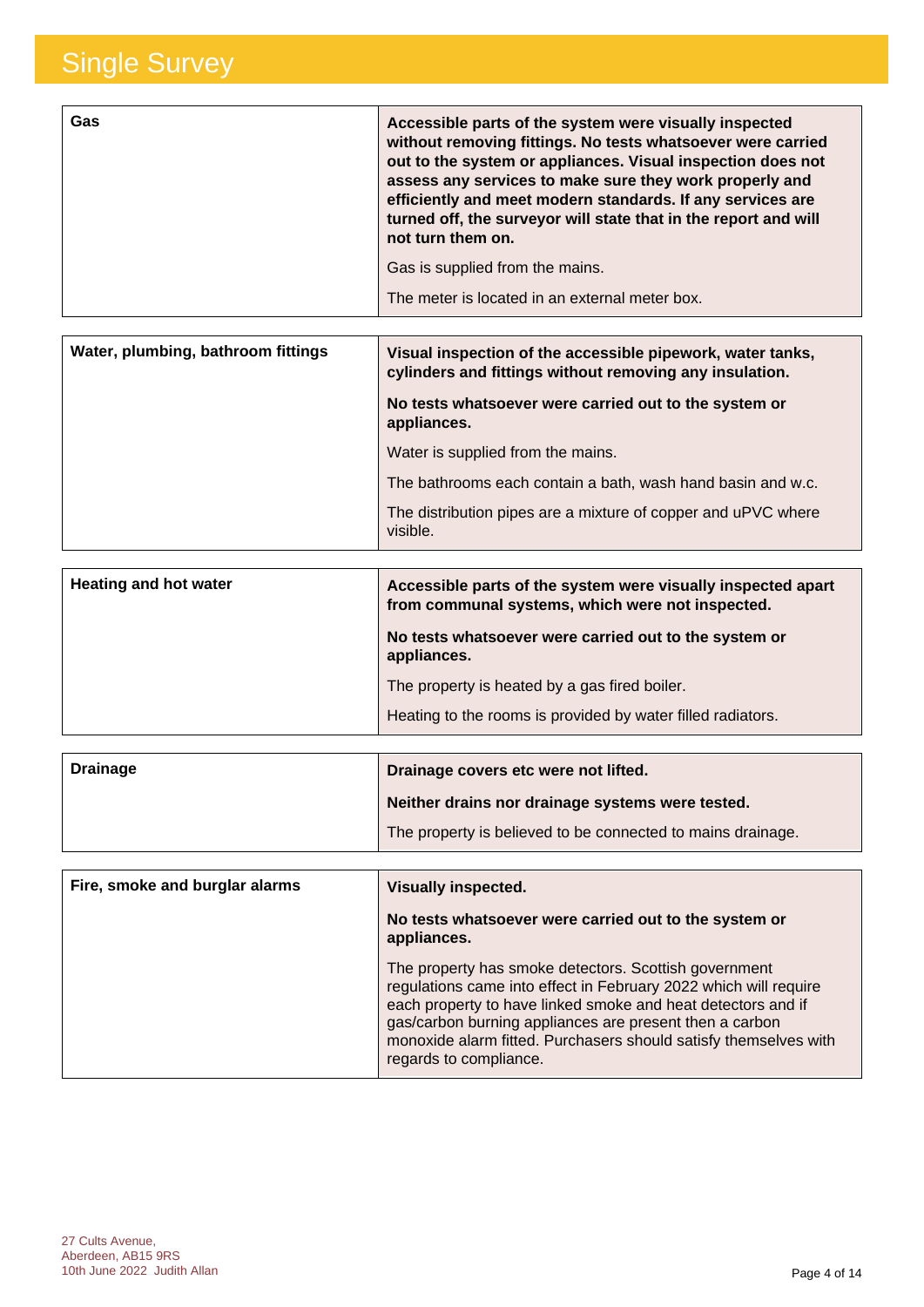| Any additional limits to inspection | For flats / maisonettes                                                                                                                                                                                                                                                                                                                                                                                   |
|-------------------------------------|-----------------------------------------------------------------------------------------------------------------------------------------------------------------------------------------------------------------------------------------------------------------------------------------------------------------------------------------------------------------------------------------------------------|
|                                     | Only the subject flat and internal communal areas giving<br>access to the flat were inspected.                                                                                                                                                                                                                                                                                                            |
|                                     | If the roof space or under-building / basement is communal,<br>reasonable and safe access is not always possible. If no<br>inspection was possible, this will be stated. If no inspection<br>was possible, the surveyor will assume that there are no<br>defects that will have a material effect on the valuation.                                                                                       |
|                                     | The building containing the flat, including any external<br>communal areas, was visually inspected only to the extent<br>that the surveyor is able to give an opinion on the general<br>condition and standard of maintenance.                                                                                                                                                                            |
|                                     | The property was inspected within the limits imposed by occupation<br>which included, throughout, closely nailed and fixed fitted<br>carpeting, floor coverings, stored items, furnishings etc. The<br>owner's personal belongings were not removed from cupboards.                                                                                                                                       |
|                                     | This report does not constitute a full and detailed description of the<br>property and a structural investigation was not carried out. No<br>inspection was undertaken of woodwork or other parts of the<br>structure which are covered, unexposed or otherwise inaccessible<br>and as a result no guarantee can be given that such parts of the<br>structure are free from rot, beetle or other defects. |
|                                     | The external building fabric has been inspected from ground level<br>only from the subjects grounds and where possible from adjoining<br>public property. Exposure work has not been carried out.                                                                                                                                                                                                         |
|                                     | The report does not include an asbestos inspection. However,<br>asbestos was widely used in the building industry until around<br>2000, when it became a banned substance. If the possibility of<br>asbestos based products has been reported within the limitations<br>of the inspection and you have concerns you should engage a<br>qualified asbestos surveyor.                                       |
|                                     | The attic floor has been converted to habitable accommodation.<br>Our inspection of the rood structure was restricted as a result.                                                                                                                                                                                                                                                                        |
|                                     | We gained only limited sight to sub floor from the matwell.                                                                                                                                                                                                                                                                                                                                               |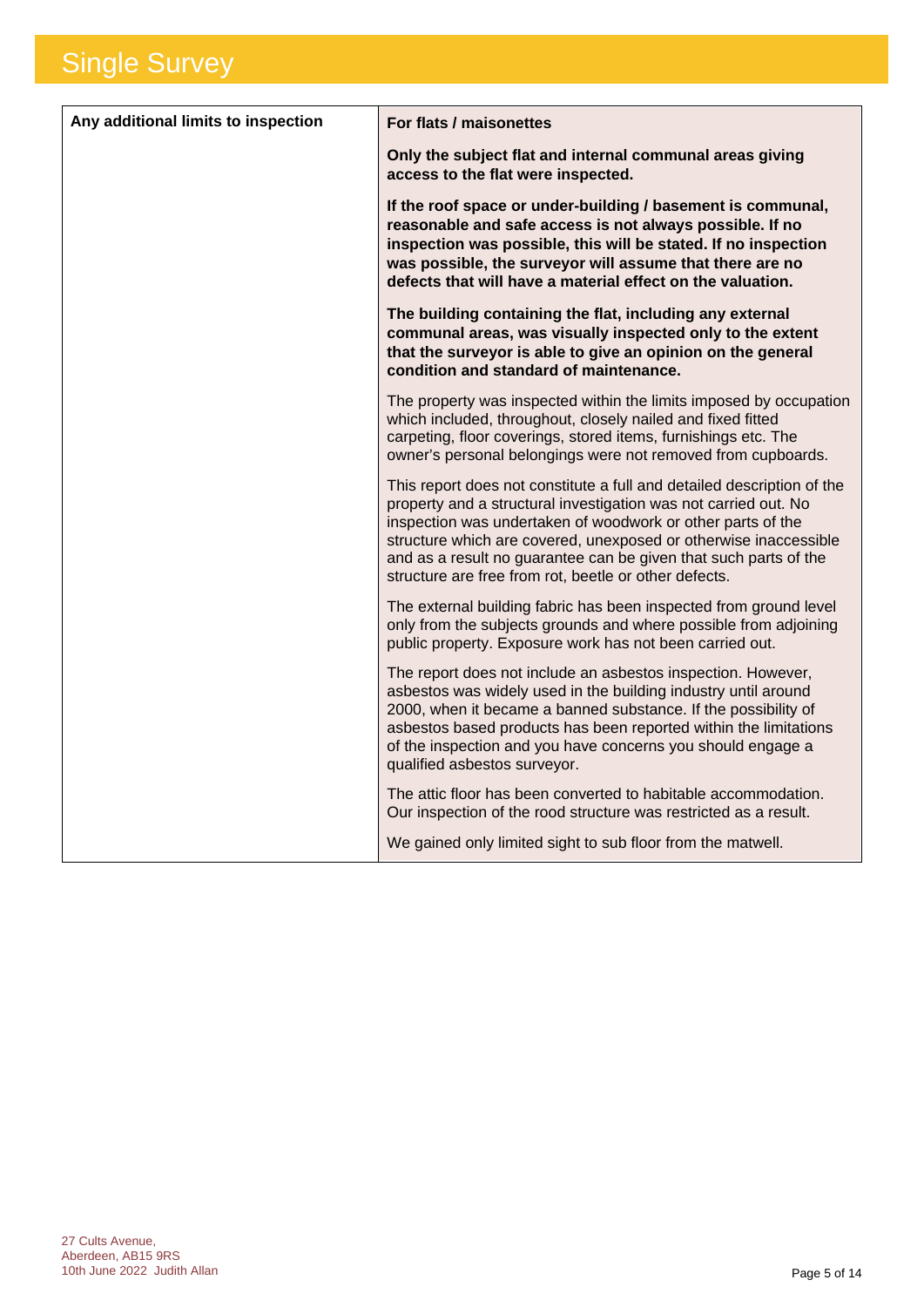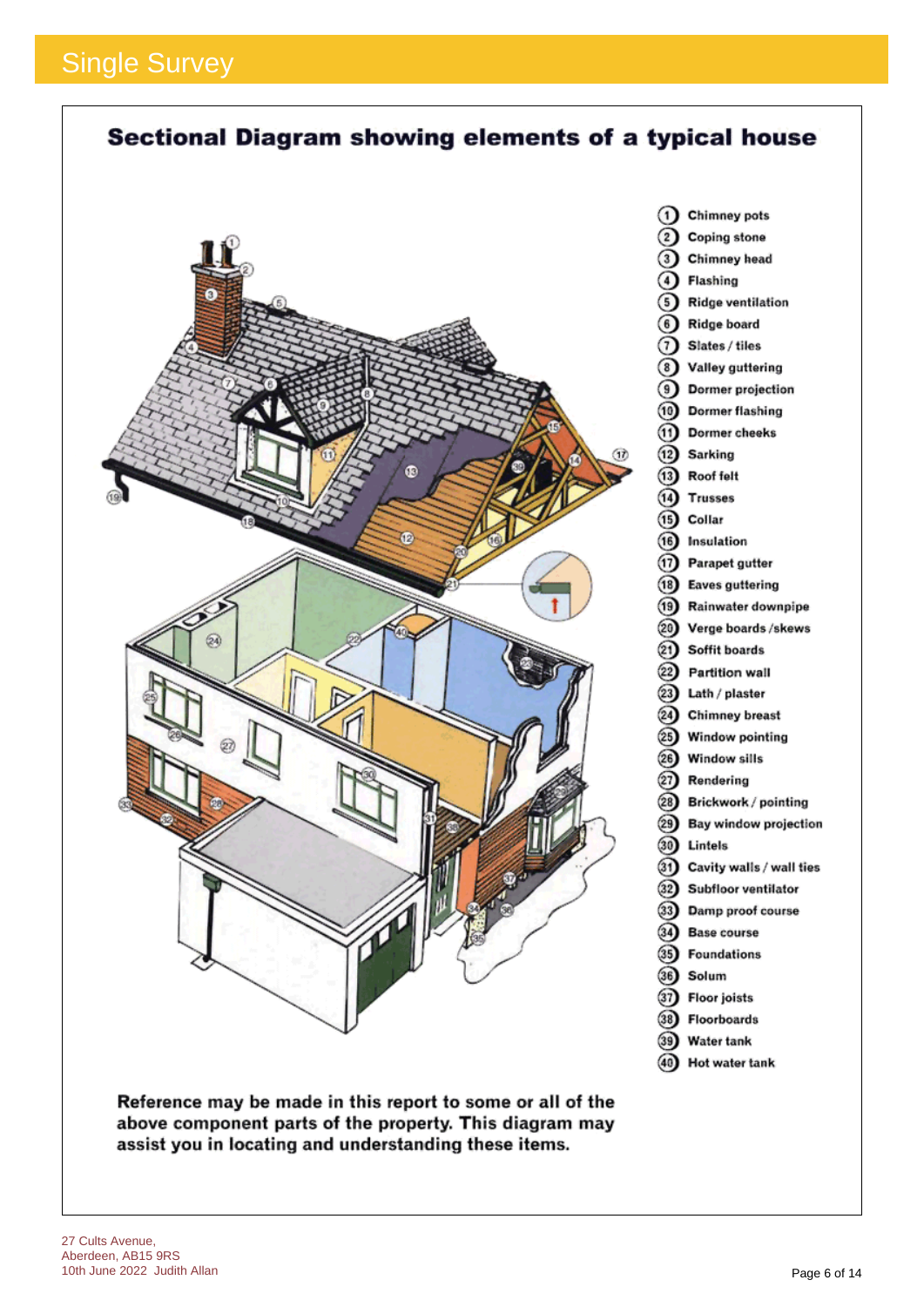### **2. Condition**

This section identifies problems and tells you about the urgency of any repairs by using one of the following three categories:

| <b>Category 3</b>                                                                                                                                                                                                       | <b>Category 2</b>                                                                         | <b>Category 1</b>                           |
|-------------------------------------------------------------------------------------------------------------------------------------------------------------------------------------------------------------------------|-------------------------------------------------------------------------------------------|---------------------------------------------|
| Urgent repairs or replacement are<br>needed now. Failure to deal with<br>them may cause problems to other<br>parts of the property or cause a<br>safety hazard. Estimates for repairs<br>or replacement are needed now. | Repairs or replacement requiring<br>future attention, but estimates are<br>still advised. | No immediate action or repair is<br>needed. |

| <b>Structural movement</b> |                                                                                           |
|----------------------------|-------------------------------------------------------------------------------------------|
| <b>Repair category</b>     |                                                                                           |
| <b>Notes</b>               | No obvious significant structural movement noted, on the basis of a single<br>inspection. |

| Dampness, rot and infestation |                                                                                                                                                                                                                                                                                                                                                      |
|-------------------------------|------------------------------------------------------------------------------------------------------------------------------------------------------------------------------------------------------------------------------------------------------------------------------------------------------------------------------------------------------|
| <b>Repair category</b>        |                                                                                                                                                                                                                                                                                                                                                      |
| <b>Notes</b>                  | An electronic moisture meter was used to measure levels of dampness, at<br>random locations, to lower wall surfaces and floors, where accessible and without<br>moving furniture or lifting floor coverings, if present. No obvious significant<br>dampness, timber decay or infestation noted, within the limitations imposed on<br>the inspection. |

| <b>Chimney stacks</b>  |                                 |
|------------------------|---------------------------------|
| <b>Repair category</b> |                                 |
| <b>Notes</b>           | We noted a cracked chimney pot. |

| Roofing including roof space |                                                                                                                                                                                                                                                                                                                                                                                                                      |
|------------------------------|----------------------------------------------------------------------------------------------------------------------------------------------------------------------------------------------------------------------------------------------------------------------------------------------------------------------------------------------------------------------------------------------------------------------|
| <b>Repair category</b>       | 2                                                                                                                                                                                                                                                                                                                                                                                                                    |
| <b>Notes</b>                 | The property appears to be covered with it's original clay tiled roof and may be<br>approaching the end of its performance life. Particular attention is drawn to de-<br>lamination and erosion of tile surfaces. Short term and ongoing expenditure<br>should be anticipated.<br>The attic floor has been converted to habitable accommodation. Our inspection of<br>the rood structure was restricted as a result. |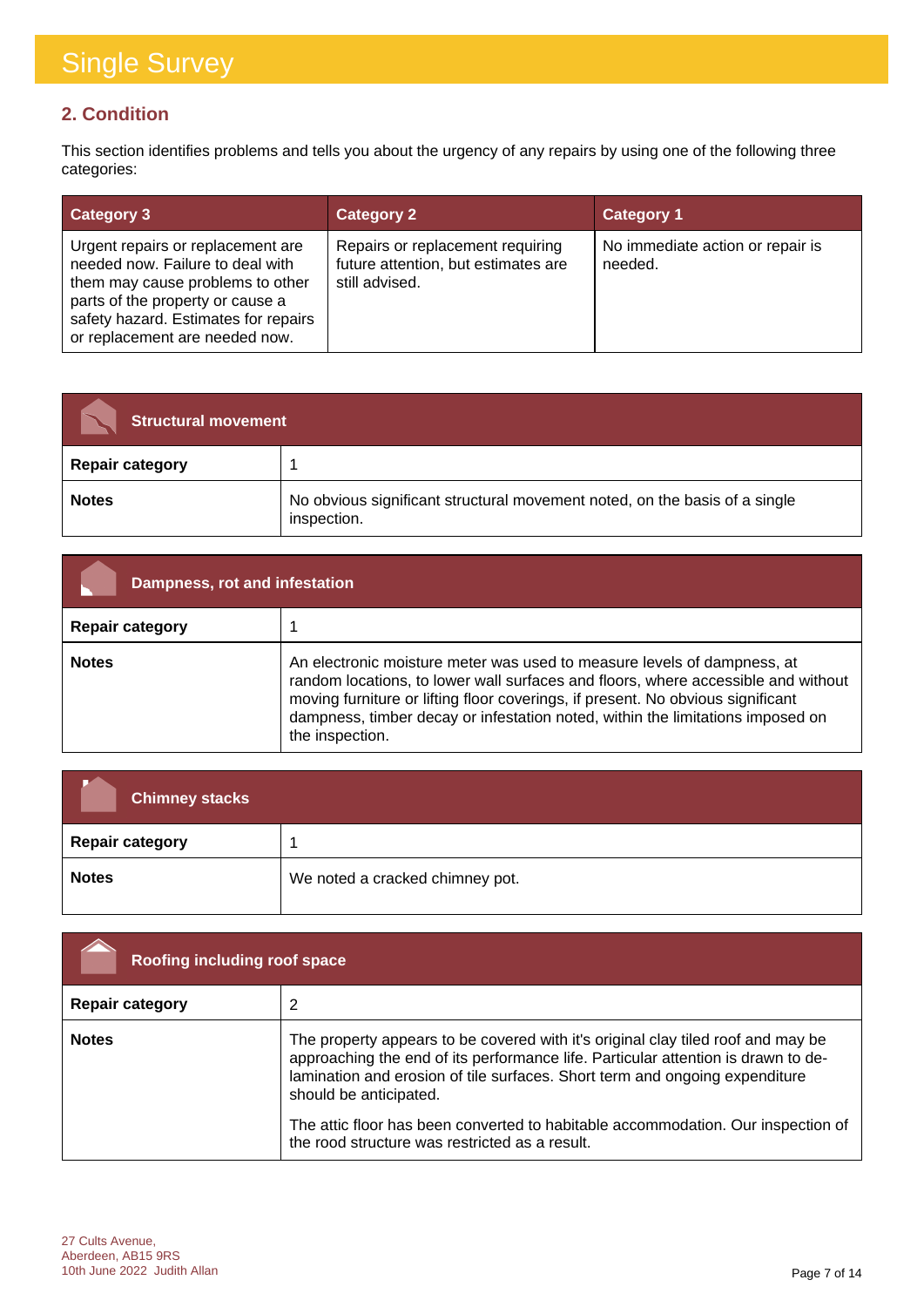| <b>Rainwater fittings</b> |                                                                                                                                                                                                                                                           |
|---------------------------|-----------------------------------------------------------------------------------------------------------------------------------------------------------------------------------------------------------------------------------------------------------|
| <b>Repair category</b>    |                                                                                                                                                                                                                                                           |
| <b>Notes</b>              | No significant disrepair was noted to rainwater goods. It will however be<br>appreciated that the inspection was carried out during dry weather conditions.<br>Sometimes defects in rainwater goods are only apparent during, or after heavy<br>rainfall. |

| <b>Main walls</b>      |                                                                        |
|------------------------|------------------------------------------------------------------------|
| <b>Repair category</b> |                                                                        |
| <b>Notes</b>           | No obvious significant defects were noted to accessible wall surfaces. |

| Windows, external doors and joinery |                                                    |
|-------------------------------------|----------------------------------------------------|
| <b>Repair category</b>              |                                                    |
| <b>Notes</b>                        | A window pane in the lounge appears to be misting. |

| <b>External decorations</b><br>$\alpha$ |                                       |
|-----------------------------------------|---------------------------------------|
| <b>Repair category</b>                  |                                       |
| <b>Notes</b>                            | No obvious significant defects noted. |

| 画<br><b>Conservatories/porches</b> |                          |
|------------------------------------|--------------------------|
| <b>Repair category</b>             | $\overline{\phantom{a}}$ |
| <b>Notes</b>                       | Not applicable.          |

| <b>Communal areas</b><br>PARS |                          |
|-------------------------------|--------------------------|
| <b>Repair category</b>        | $\overline{\phantom{a}}$ |
| <b>Notes</b>                  | Not applicable.          |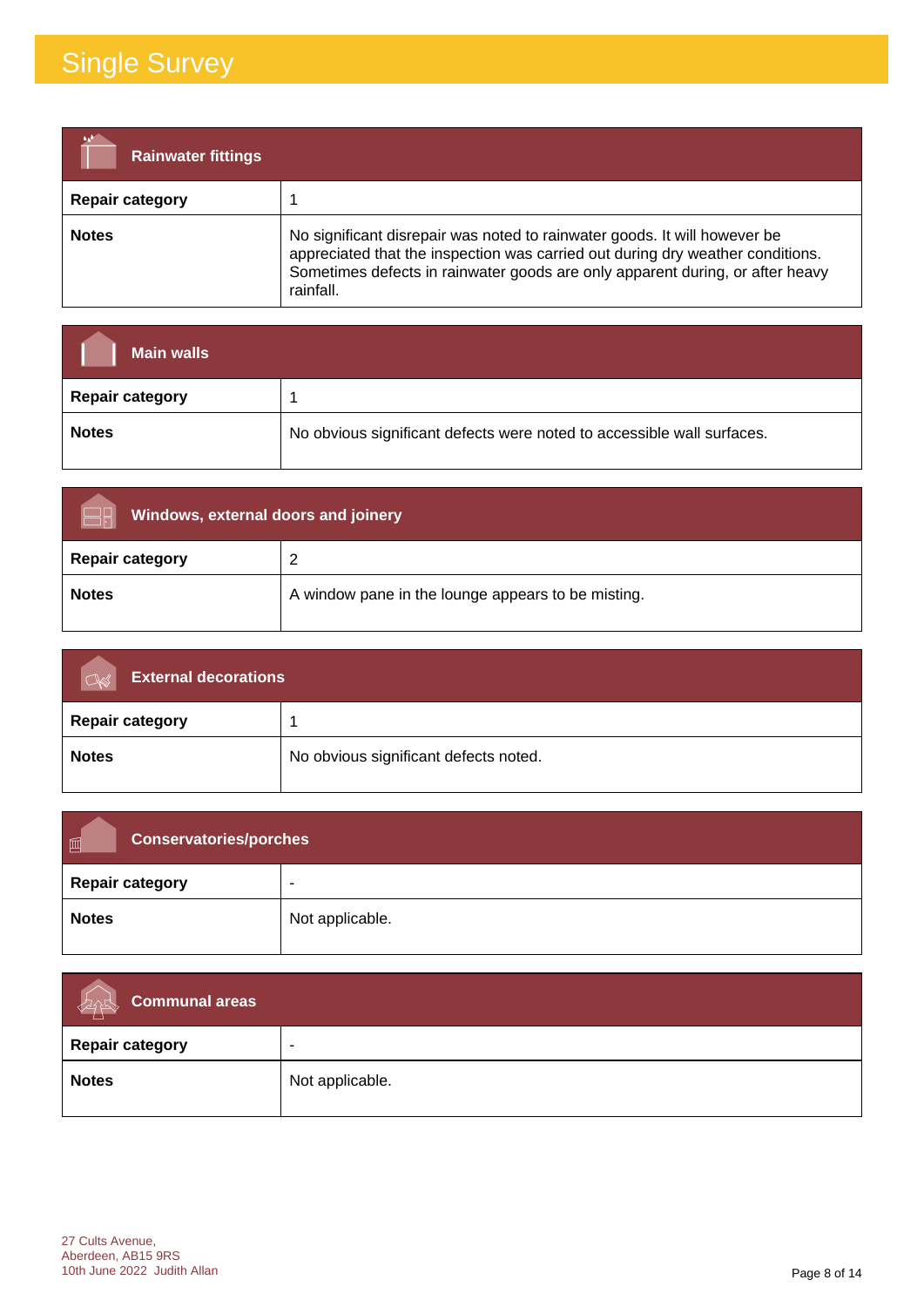| <b>Garages and permanent outbuildings</b> |                                                     |
|-------------------------------------------|-----------------------------------------------------|
| <b>Repair category</b>                    |                                                     |
| <b>Notes</b>                              | No obvious significant defects noted to the garage. |

| Outside areas and boundaries |                                                           |
|------------------------------|-----------------------------------------------------------|
| <b>Repair category</b>       |                                                           |
| <b>Notes</b>                 | Outside areas and boundaries appear adequate for purpose. |

| <b>Ceilings</b>        |                                                                |
|------------------------|----------------------------------------------------------------|
| <b>Repair category</b> |                                                                |
| <b>Notes</b>           | No obvious significant defects were noted to ceiling surfaces. |

| Internal walls         |                                                                  |
|------------------------|------------------------------------------------------------------|
| <b>Repair category</b> |                                                                  |
| <b>Notes</b>           | No obvious significant defects were noted to the internal walls. |

| <b>Floors including sub-floors</b> |                                                                                                                           |
|------------------------------------|---------------------------------------------------------------------------------------------------------------------------|
| <b>Repair category</b>             |                                                                                                                           |
| <b>Notes</b>                       | No obvious significant defects were noted to flooring, within the limitations<br>imposed by fully fitted floor coverings. |
|                                    | We gained only limited sight to sub floor from the matwell.                                                               |

| Internal joinery and kitchen fittings<br>THE |                                                                                                                                            |
|----------------------------------------------|--------------------------------------------------------------------------------------------------------------------------------------------|
| <b>Repair category</b>                       |                                                                                                                                            |
| <b>Notes</b>                                 | No obvious significant defects were noted to internal joinery or kitchen fittings,<br>areas are however subject to marks and minor damage. |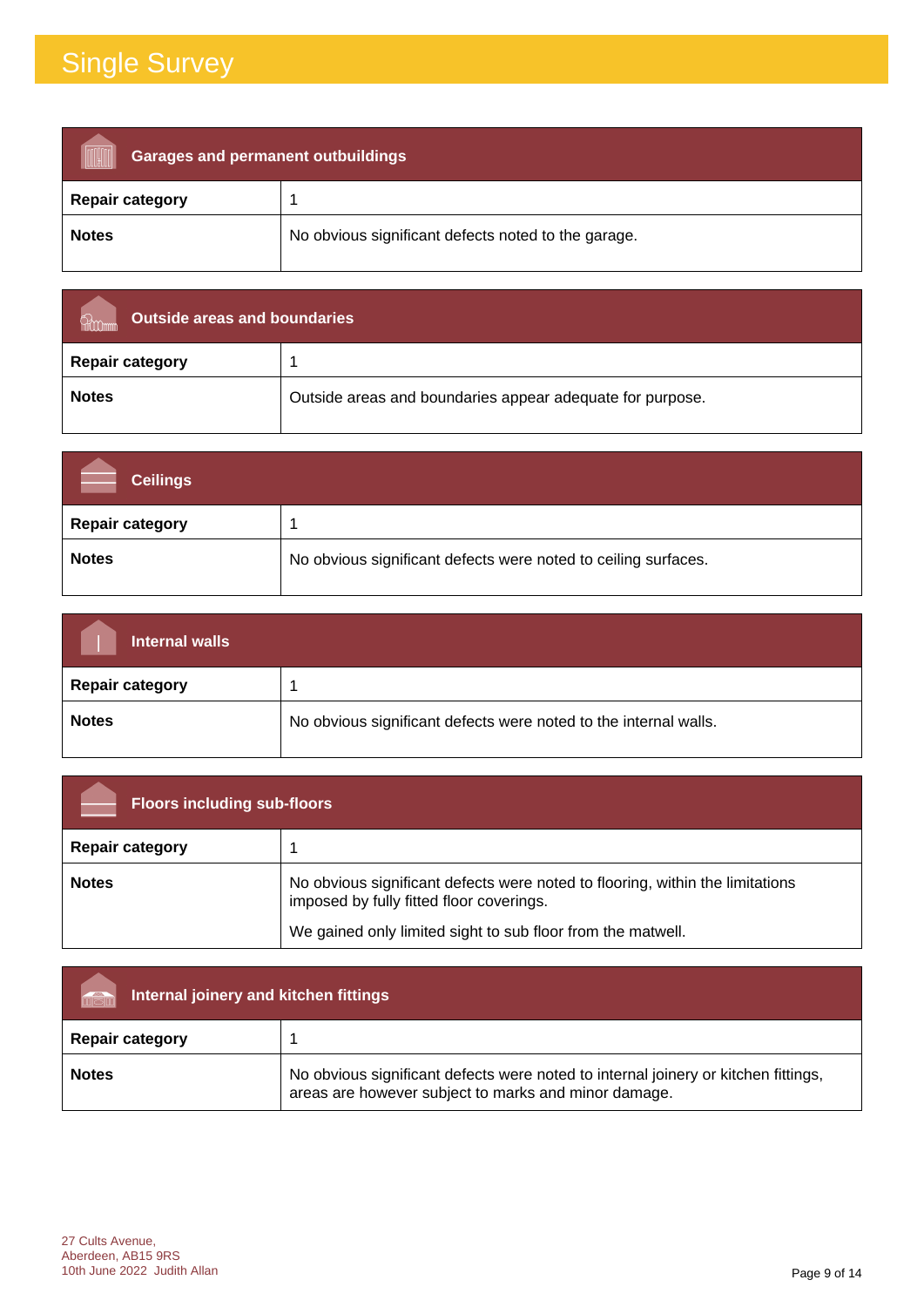| <b>Chimney breasts and fireplaces</b> |                                                                                                                                                                                                                                                                                                                                                                                                                                                                                                                                                              |
|---------------------------------------|--------------------------------------------------------------------------------------------------------------------------------------------------------------------------------------------------------------------------------------------------------------------------------------------------------------------------------------------------------------------------------------------------------------------------------------------------------------------------------------------------------------------------------------------------------------|
| <b>Repair category</b>                |                                                                                                                                                                                                                                                                                                                                                                                                                                                                                                                                                              |
| <b>Notes</b>                          | No obvious significant defects were noted to the chimney breasts or fireplaces.<br>The flue has been blocked at the fireplace with fabrics.<br>Where redundant fireplaces are sealed off, it is important the flues are sufficiently<br>ventilated to prevent a built up of condensation within the redundant flue. The<br>internal condition and serviceability of any flue cannot be determined from a<br>visual inspection. If any of the fireplaces are to be opened up and used, the flues<br>should be smoke tested before use and swept if necessary. |

| <b>Internal decorations</b><br>$\overline{\triangleright}$ |                                                                       |
|------------------------------------------------------------|-----------------------------------------------------------------------|
| <b>Repair category</b>                                     |                                                                       |
| <b>Notes</b>                                               | No obvious significant defects were noted to the internal decoration. |

| <b>Cellars</b><br>$\overline{\mathbb{R}}$ |                          |
|-------------------------------------------|--------------------------|
| <b>Repair category</b>                    | $\overline{\phantom{a}}$ |
| <b>Notes</b>                              | Not applicable.          |

| <b>Electricity</b>     |                                                                                                                                                                                                                                                                                                                                                    |
|------------------------|----------------------------------------------------------------------------------------------------------------------------------------------------------------------------------------------------------------------------------------------------------------------------------------------------------------------------------------------------|
| <b>Repair category</b> |                                                                                                                                                                                                                                                                                                                                                    |
| <b>Notes</b>           | It is likely that only the most recently rewired properties will have electrical<br>installations that fully comply with current regulations. The installation in this<br>property appears to have been tested in 2016 and test certificates should be<br>checked. Our valuation assumes no significant upgrades were recommended by<br>that test. |
|                        | It is recommended good practice that all electrical installations should be checked<br>periodically, approximately every ten years or when a property changes hands.<br>This should be regarded as a routine safety and maintenance check.                                                                                                         |

| Gas                    |                                                                                                                                                       |
|------------------------|-------------------------------------------------------------------------------------------------------------------------------------------------------|
| <b>Repair category</b> |                                                                                                                                                       |
| <b>Notes</b>           | No obvious significant defects noted. All gas appliances should be tested and<br>thereafter regularly maintained by a Gas Safe registered contractor. |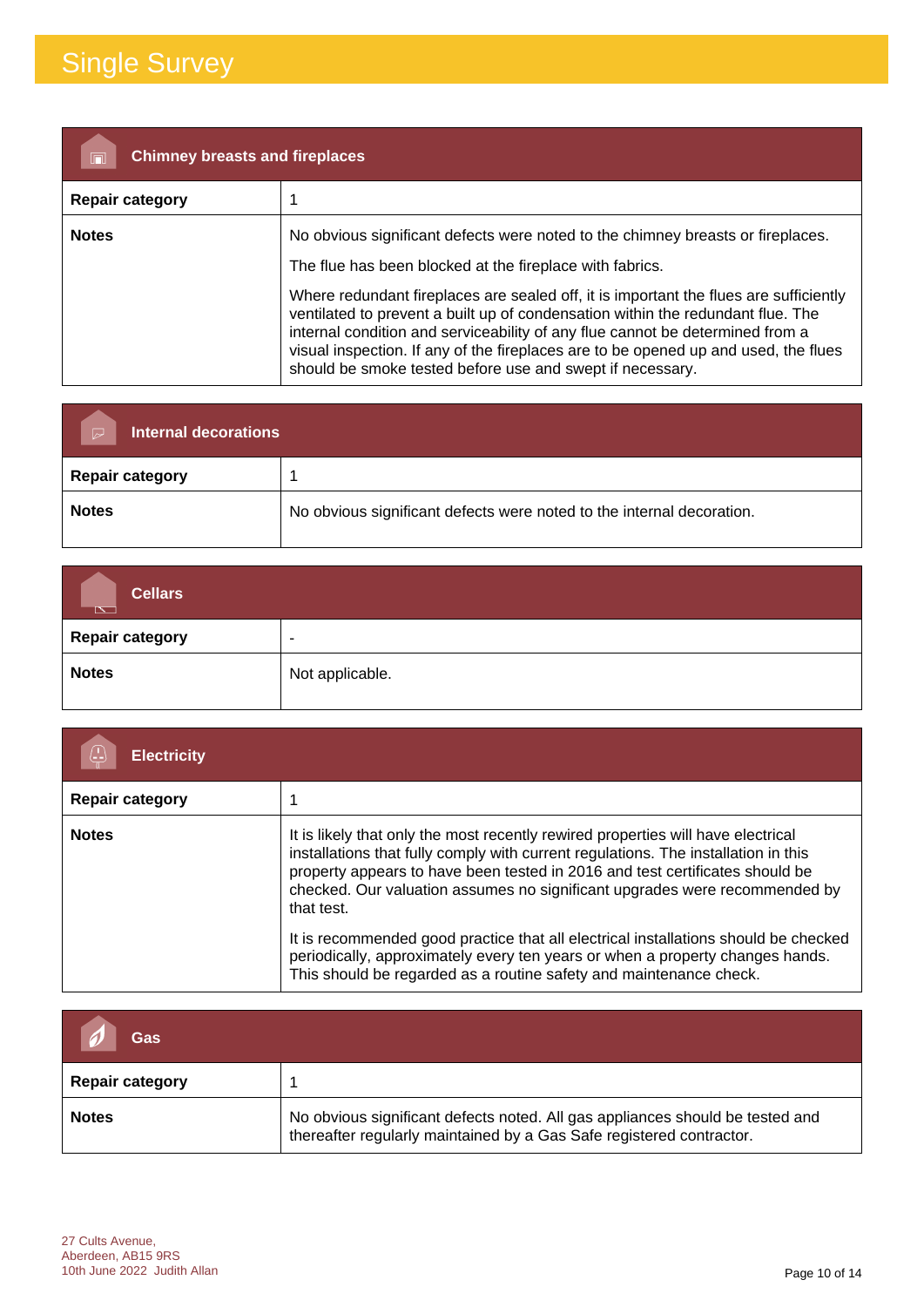| Water, plumbing and bathroom fittings<br>ïБ |                                                                                                                                                                                                                                                                                                                    |  |
|---------------------------------------------|--------------------------------------------------------------------------------------------------------------------------------------------------------------------------------------------------------------------------------------------------------------------------------------------------------------------|--|
| <b>Repair category</b>                      |                                                                                                                                                                                                                                                                                                                    |  |
| <b>Notes</b>                                | No obvious significant defects noted to accessible plumbing or sanitary fittings.<br>With the presence of shower fittings, it is essential that all wall linings, tile grout,<br>seals, etc are maintained in good condition. Failure to do so can lead to defects<br>behind wall finishes and in concealed areas. |  |

| <b>Heating and hot water</b> |                                                                                                                                                                                                                                                                                                                               |  |
|------------------------------|-------------------------------------------------------------------------------------------------------------------------------------------------------------------------------------------------------------------------------------------------------------------------------------------------------------------------------|--|
| <b>Repair category</b>       |                                                                                                                                                                                                                                                                                                                               |  |
| <b>Notes</b>                 | The heating system was not tested.                                                                                                                                                                                                                                                                                            |  |
|                              | It is recommended good practice that heating systems are serviced on an annual<br>basis by an appropriately qualified person. The system's service history should<br>be checked by referring to the service records. If there is no record of a recent<br>service, it should be checked by an appropriately qualified person. |  |
|                              | There is a hot water tank in the rear eaves, however the property is fitted with a<br>"Combi" boiler and as such the tank is assumed to be redundant.                                                                                                                                                                         |  |
|                              | The radiator in the front bedroom is leaking and the carpet is saturated.                                                                                                                                                                                                                                                     |  |

| <b>Drainage</b>        |                                                                                                                |
|------------------------|----------------------------------------------------------------------------------------------------------------|
| <b>Repair category</b> |                                                                                                                |
| <b>Notes</b>           | No obvious significant defects were noted to the drainage system, within the<br>limitations of the inspection. |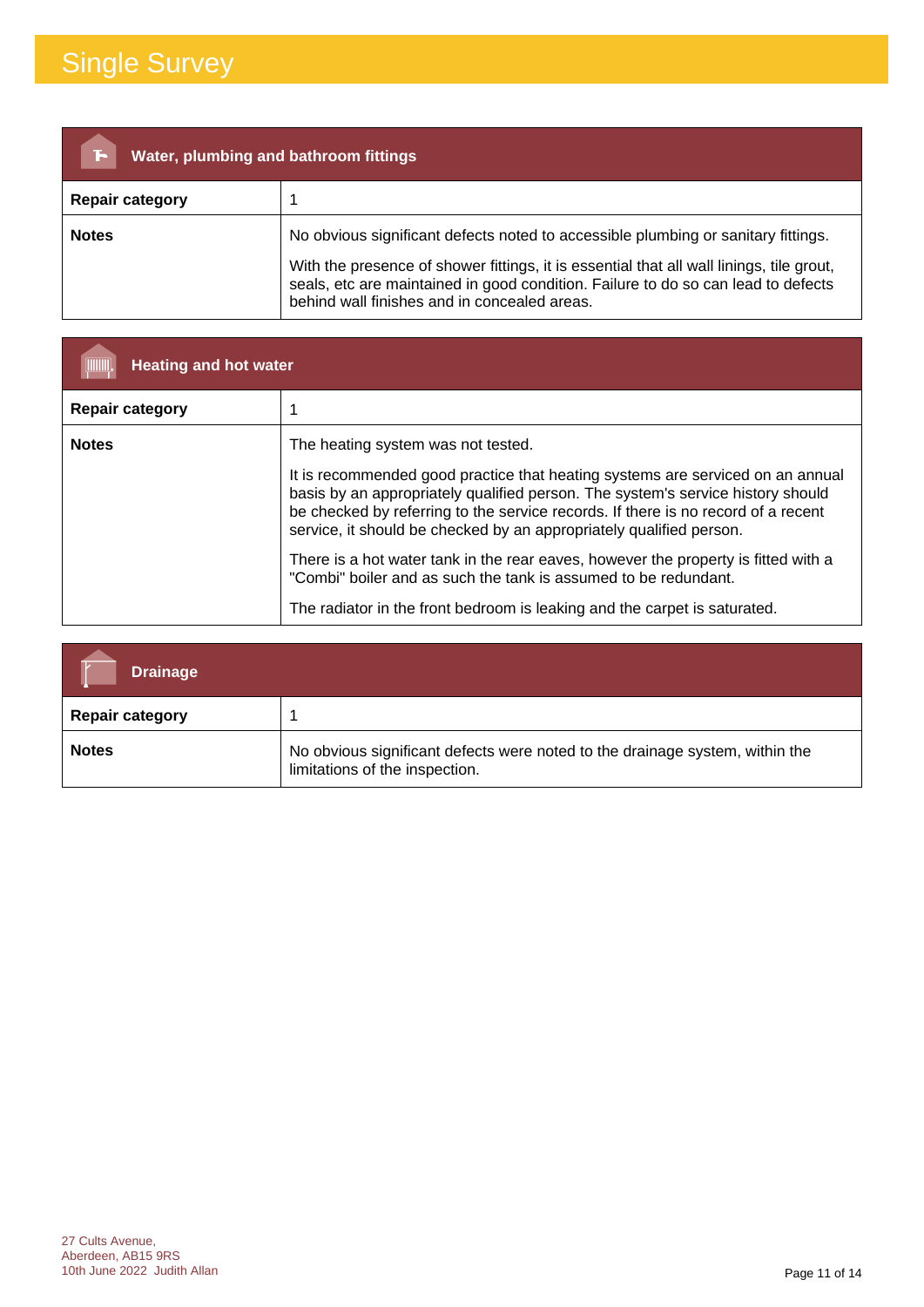Set out below is a summary of the condition of the property which is provided for reference only. You should refer to the previous comments for detailed information.

| <b>Structural movement</b>            | 1 |
|---------------------------------------|---|
| Dampness, rot and infestation         | 1 |
| Chimney stacks                        | 1 |
| Roofing including roof space          | 2 |
| Rainwater fittings                    | 1 |
| Main walls                            | 1 |
| Windows, external doors and joinery   | 2 |
| <b>External decorations</b>           | 1 |
| Conservatories/porches                |   |
| Communal areas                        |   |
| Garages and permanent outbuildings    | 1 |
| Outside areas and boundaries          | 1 |
| Ceilings                              | 1 |
| Internal walls                        | 1 |
| Floors including sub-floors           | 1 |
| Internal joinery and kitchen fittings | 1 |
| Chimney breasts and fireplaces        | 1 |
| Internal decorations                  | 1 |
| Cellars                               |   |
| Electricity                           | 1 |
| Gas                                   | 1 |
| Water, plumbing and bathroom fittings | 1 |
| Heating and hot water                 | 1 |
| Drainage                              | 1 |

### **Category 3**

Urgent repairs or replacement are needed now. Failure to deal with them may cause problems to other parts of the property or cause a safety hazard. Estimates for repairs or replacement are needed now.

### **Category 2**

Repairs or replacement requiring future attention, but estimates are still advised.

### **Category 1**

No immediate action or repair is needed.

### **Remember**

The cost of repairs may influence the amount someone is prepared to pay for the property. We recommend that relevant estimates and reports are obtained in your own name.

#### **Warning**

If left unattended, even for a relatively short period, Category 2 repairs can rapidly develop into more serious Category 3 repairs. The existence of Category 2 or Category 3 repairs may have an adverse effect on marketability, value and the sale price ultimately achieved for the property. This is particularly true during slow market conditions where the effect can be considerable.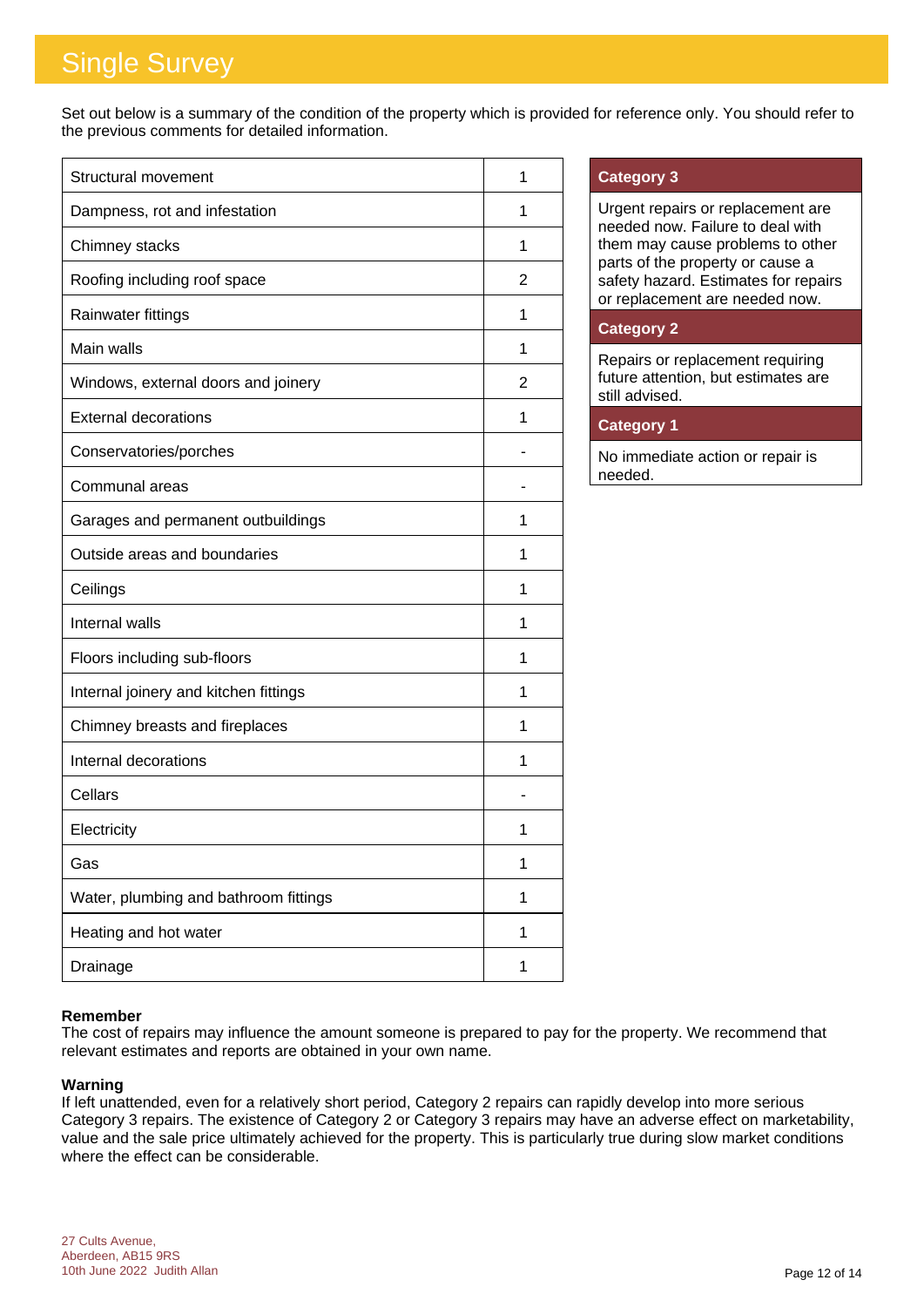### **3. Accessibility information**

### **Guidance notes on accessibility information**

*Three steps or fewer to a main entrance door of the property:*

In flatted developments the 'main entrance' would be the flat's own entrance door, not the external door to the communal stair. The 'three steps or fewer' are counted from external ground level to the flat's entrance door. Where a lift is present, the count is based on the number of steps climbed when using the lift.

#### *Unrestricted parking within 25 metres:*

For this purpose, 'Unrestricted parking' includes parking available by means of a parking permit. Restricted parking includes parking that is subject to parking restrictions, as indicated by the presence of solid yellow, red or white lines at the edge of the road or by a parking control sign, parking meters or other coin-operated machines.

| 1. Which floor(s) is the living accommodation on?                                      | Ground floor             |
|----------------------------------------------------------------------------------------|--------------------------|
| 2. Are there three steps or fewer to a main entrance door of the property?             | Yes X<br>No l            |
| 3. Is there a lift to the main entrance door of the property?                          | Yes<br>No l              |
| 4. Are all door openings greater than 750mm?                                           | No X<br>Yes              |
| 5. Is there a toilet on the same level as the living room and kitchen?                 | Yes $\mathsf{X}$<br>No l |
| 6. Is there a toilet on the same level as a bedroom?                                   | Yes $\mathsf{X}$<br>No.  |
| 7. Are all rooms on the same level with no internal steps or stairs?                   | No X<br>Yes              |
| 8. Is there unrestricted parking within 25 metres of an entrance door to the building? | Yes $\mathsf{X}$<br>No l |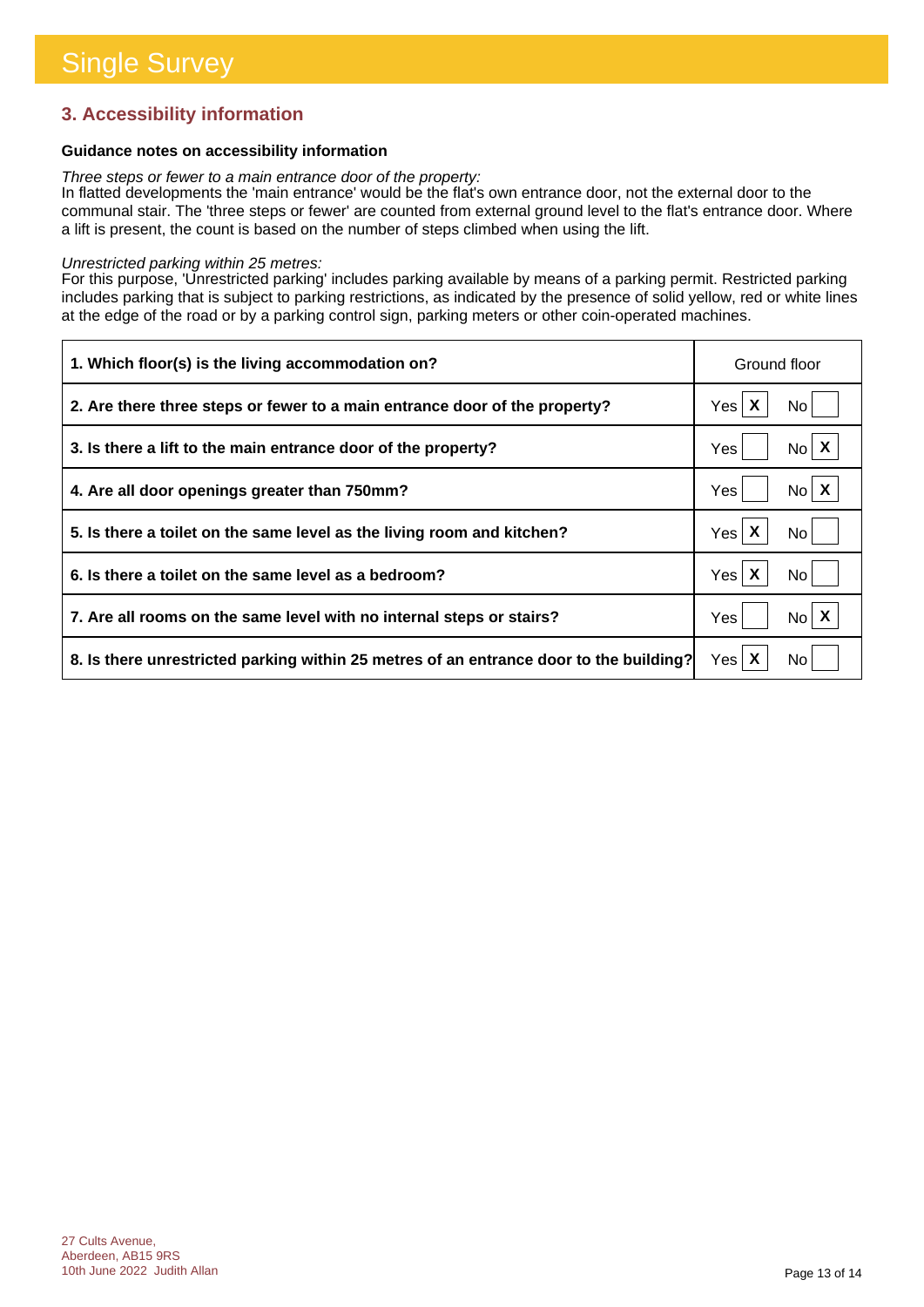### **4. Valuation and conveyancer issues**

This section highlights information that should be checked with a solicitor or licensed conveyancer. It also gives an opinion of market value and an estimated reinstatement cost for insurance purposes.

#### **Matters for a solicitor or licensed conveyancer**

The tenure is understood to be Outright Ownership.

In line with our normal practice, it is specifically assumed that the property and its value are unaffected by any matters which would or should be revealed to a competent Completing Solicitor by a local search and replies to the usual enquiries, or by any statutory notice and planning proposal.

The property has been extended and altered although this was likely completed over 20 years ago. We assume all necessary Local Authority approvals have been obtained together with completion certificates.

**Estimated reinstatement cost for insurance purposes**

£360,000 (Three hundred and sixty thousand pounds).

### **Valuation and market comments**

We are of the opinion that the current open market value of the property, in the condition found at the time of our inspection, and assuming full vacant possession on 10 Jun 2022 can be fairly stated in the sum of:

£420,000 (Four hundred and twenty thousand pounds sterling).

| , Signed | Security Print Code $[524217 = 0212]$ O |
|----------|-----------------------------------------|
|          | , Electronically signed i               |

| <b>Report author</b> | Kenneth J Silver |
|----------------------|------------------|
|                      |                  |

| <b>Company name</b> | Harvey Donaldson And Gibson |
|---------------------|-----------------------------|
|                     |                             |

| <b>Address</b> | 23 Rubislaw Den North, Aberdeen, AB15 4AL |
|----------------|-------------------------------------------|
|                |                                           |

| Date of report | 13th June 2022 |
|----------------|----------------|
|                |                |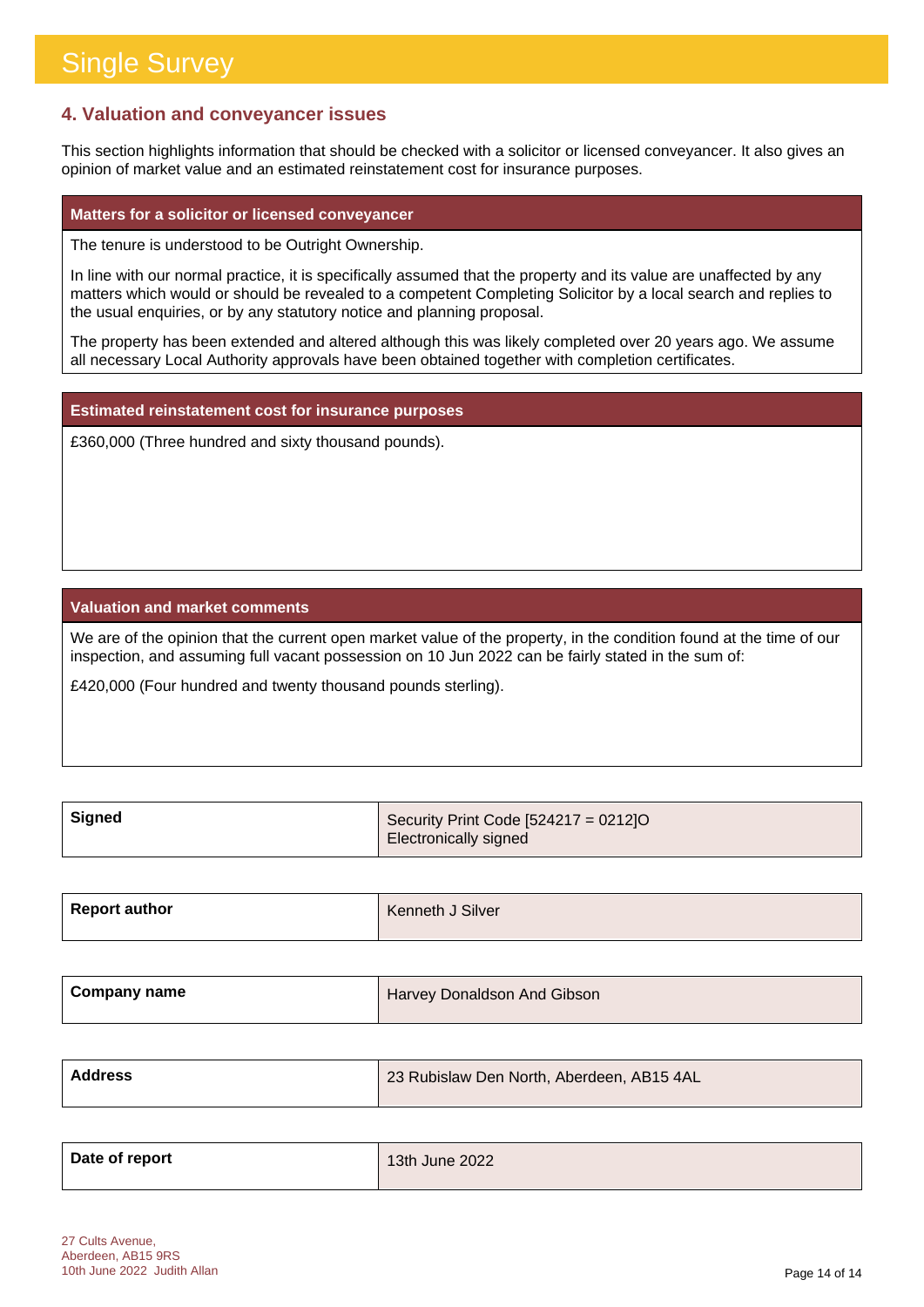# Mortgage Valuation Report



| <b>Property Address</b>                                                                                   |                                                                                                                                                                                                                    |  |  |
|-----------------------------------------------------------------------------------------------------------|--------------------------------------------------------------------------------------------------------------------------------------------------------------------------------------------------------------------|--|--|
| Address<br>Seller's Name<br>Date of Inspection                                                            | 27 Cults Avenue, Aberdeen, AB15 9RS<br>Mr & Mrs D Patel<br>10th June 2022                                                                                                                                          |  |  |
| <b>Property Details</b>                                                                                   |                                                                                                                                                                                                                    |  |  |
| <b>Property Type</b>                                                                                      | $ X $ House<br><b>Bungalow</b><br>Purpose built maisonette<br>Converted maisonette<br>Purpose built flat<br>Tenement flat<br>Converted flat<br>Flat over non-residential use<br>Other (specify in General Remarks) |  |  |
| <b>Property Style</b>                                                                                     | Detached<br>End terrace<br>$\vert X \vert$<br>Semi detached<br>Mid terrace<br>Back to back<br>High rise block<br>Low rise block<br>Other (specify in General Remarks)                                              |  |  |
| e.g. local authority, military, police?                                                                   | Does the surveyor believe that the property was built for the public sector,<br>$ X $ No<br>Yes                                                                                                                    |  |  |
| Flats/Maisonettes only                                                                                    | Floor(s) on which located<br>No. of floors in block<br>Lift provided?<br> Yes<br>No                                                                                                                                |  |  |
| Approximate Year of Construction 1960                                                                     | No. of units in block                                                                                                                                                                                              |  |  |
| Tenure                                                                                                    |                                                                                                                                                                                                                    |  |  |
| $ X $ Absolute Ownership                                                                                  | Ground rent £<br>Unexpired years<br>Leasehold                                                                                                                                                                      |  |  |
| <b>Accommodation</b>                                                                                      |                                                                                                                                                                                                                    |  |  |
| Number of Rooms                                                                                           | 3<br>4<br>$\mathbf{1}$<br>Living room(s)<br>Bedroom(s)<br>Kitchen(s)<br>$\overline{2}$<br>0<br>0<br>WC(s)<br>Bathroom(s)<br>Other (Specify in General remarks)                                                     |  |  |
| Gross Floor Area (excluding garages and outbuildings)<br>$m2$ (External)<br>152<br>$m2$ (Internal)<br>169 |                                                                                                                                                                                                                    |  |  |
|                                                                                                           | Residential Element (greater than 40%) $ \overline{x} $ Yes<br>No                                                                                                                                                  |  |  |
| <b>Garage / Parking / Outbuildings</b>                                                                    |                                                                                                                                                                                                                    |  |  |
| $\overline{X}$ Single garage<br>Available on site?                                                        | Parking space<br>Double garage<br>$\bigsqcup$ No garage / garage space / parking space<br>$X$ Yes $N$                                                                                                              |  |  |
| Permanent outbuildings:                                                                                   |                                                                                                                                                                                                                    |  |  |
| No permanent outbuildings.                                                                                |                                                                                                                                                                                                                    |  |  |
|                                                                                                           |                                                                                                                                                                                                                    |  |  |
|                                                                                                           |                                                                                                                                                                                                                    |  |  |
|                                                                                                           |                                                                                                                                                                                                                    |  |  |
|                                                                                                           |                                                                                                                                                                                                                    |  |  |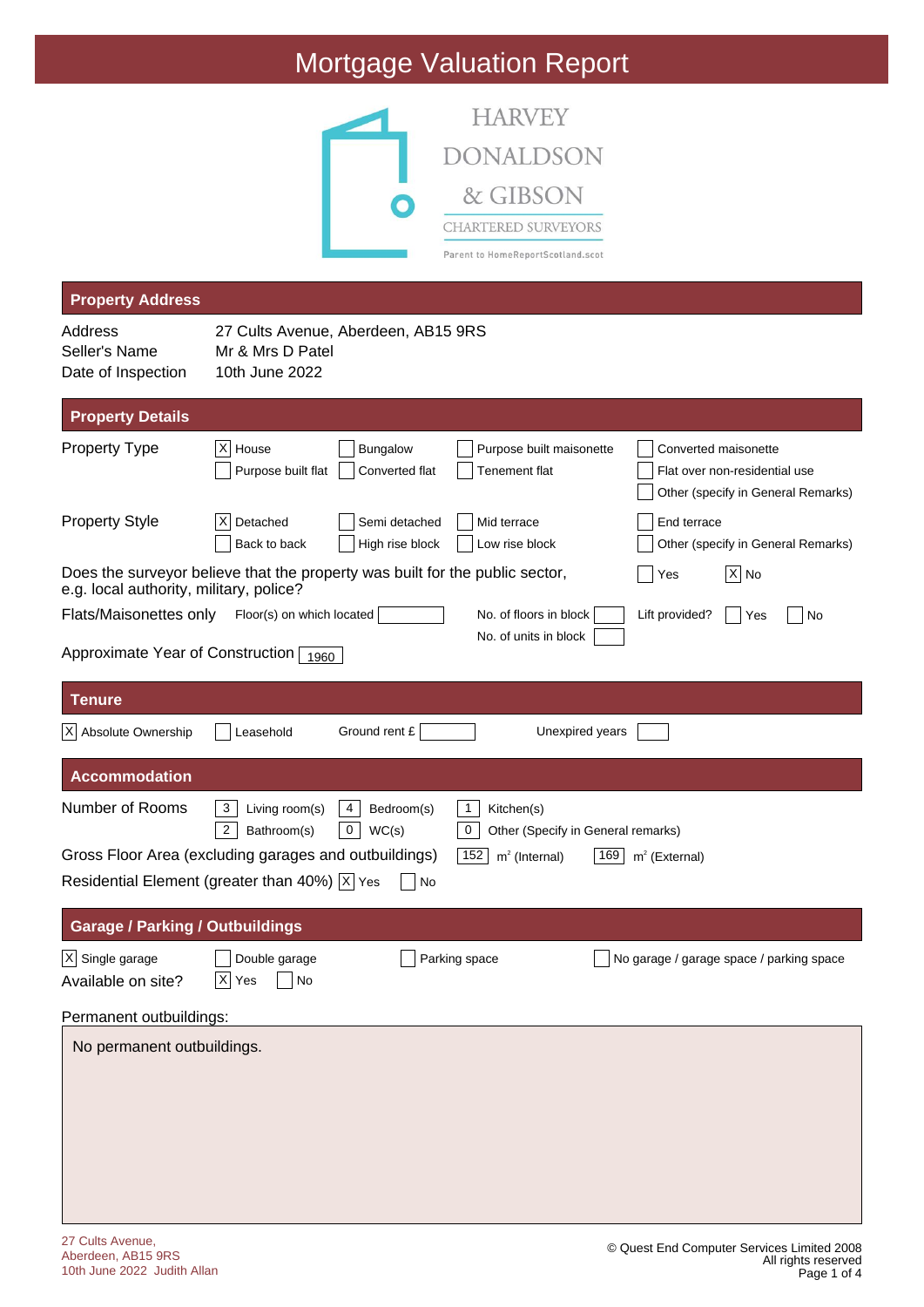# Mortgage Valuation Report

| <b>Construction</b>                                                                                                                                   |             |                                                  |                                          |                                                           |                      |                                    |                                    |
|-------------------------------------------------------------------------------------------------------------------------------------------------------|-------------|--------------------------------------------------|------------------------------------------|-----------------------------------------------------------|----------------------|------------------------------------|------------------------------------|
| Walls                                                                                                                                                 | $ X $ Brick | Stone                                            | Concrete                                 | Timber frame                                              |                      | Other (specify in General Remarks) |                                    |
| Roof                                                                                                                                                  | $ X $ Tile  | Slate                                            | Asphalt                                  | Felt                                                      |                      | Other (specify in General Remarks) |                                    |
| <b>Special Risks</b>                                                                                                                                  |             |                                                  |                                          |                                                           |                      |                                    |                                    |
| Has the property suffered structural movement?                                                                                                        |             |                                                  |                                          |                                                           |                      | Yes                                | $ \mathsf{X} $ No                  |
| If Yes, is this recent or progressive?                                                                                                                |             |                                                  |                                          |                                                           |                      | Yes                                | No                                 |
| Is there evidence, history, or reason to anticipate subsidence, heave, landslip or flood in the<br>$X $ No<br>Yes<br>immediate vicinity?              |             |                                                  |                                          |                                                           |                      |                                    |                                    |
| If Yes to any of the above, provide details in General Remarks.                                                                                       |             |                                                  |                                          |                                                           |                      |                                    |                                    |
| <b>Service Connection</b>                                                                                                                             |             |                                                  |                                          |                                                           |                      |                                    |                                    |
| Based on visual inspection only. If any services appear to be non-mains, please comment on the type and location<br>of the supply in General Remarks. |             |                                                  |                                          |                                                           |                      |                                    |                                    |
| Drainage                                                                                                                                              | $ X $ Mains | Private                                          | None                                     | Water                                                     | X   Mains            | Private                            | None                               |
| Electricity                                                                                                                                           | $ X $ Mains | Private                                          | None                                     | Gas                                                       | $ \mathsf{X} $ Mains | Private                            | None                               |
| <b>Central Heating</b>                                                                                                                                | $ X $ Yes   | Partial                                          | None                                     |                                                           |                      |                                    |                                    |
| Brief description of Central Heating:                                                                                                                 |             |                                                  |                                          |                                                           |                      |                                    |                                    |
| Heating fuel: Gas<br>Heating type: Radiators                                                                                                          |             |                                                  |                                          |                                                           |                      |                                    |                                    |
| <b>Site</b>                                                                                                                                           |             |                                                  |                                          |                                                           |                      |                                    |                                    |
| Apparent legal issues to be verified by the conveyancer. Please provide a brief description in General Remarks.                                       |             |                                                  |                                          |                                                           |                      |                                    |                                    |
| Rights of way                                                                                                                                         |             | Shared drives / access                           |                                          | Garage or other amenities on separate site                |                      | Shared service connections         |                                    |
| Ill-defined boundaries                                                                                                                                |             |                                                  | Agricultural land included with property |                                                           |                      |                                    | Other (specify in General Remarks) |
|                                                                                                                                                       |             |                                                  |                                          |                                                           |                      |                                    |                                    |
| <b>Location</b>                                                                                                                                       |             |                                                  |                                          |                                                           |                      |                                    |                                    |
| Residential suburb<br>$\vert X \vert$<br>Commuter village                                                                                             |             | Residential within town / city<br>Remote village |                                          | Mixed residential / commercial<br>Isolated rural property |                      | Mainly commercial                  | Other (specify in General Remarks) |
| <b>Planning Issues</b>                                                                                                                                |             |                                                  |                                          |                                                           |                      |                                    |                                    |
| Has the property been extended / converted / altered?                                                                                                 |             |                                                  |                                          | $ X $ Yes<br>No                                           |                      |                                    |                                    |
| If Yes provide details in General Remarks.                                                                                                            |             |                                                  |                                          |                                                           |                      |                                    |                                    |
| <b>Roads</b>                                                                                                                                          |             |                                                  |                                          |                                                           |                      |                                    |                                    |
| $X$ Made up road                                                                                                                                      | Unmade road |                                                  | Partly completed new road                | Pedestrian access only                                    |                      | Adopted                            | Unadopted                          |
|                                                                                                                                                       |             |                                                  |                                          |                                                           |                      |                                    |                                    |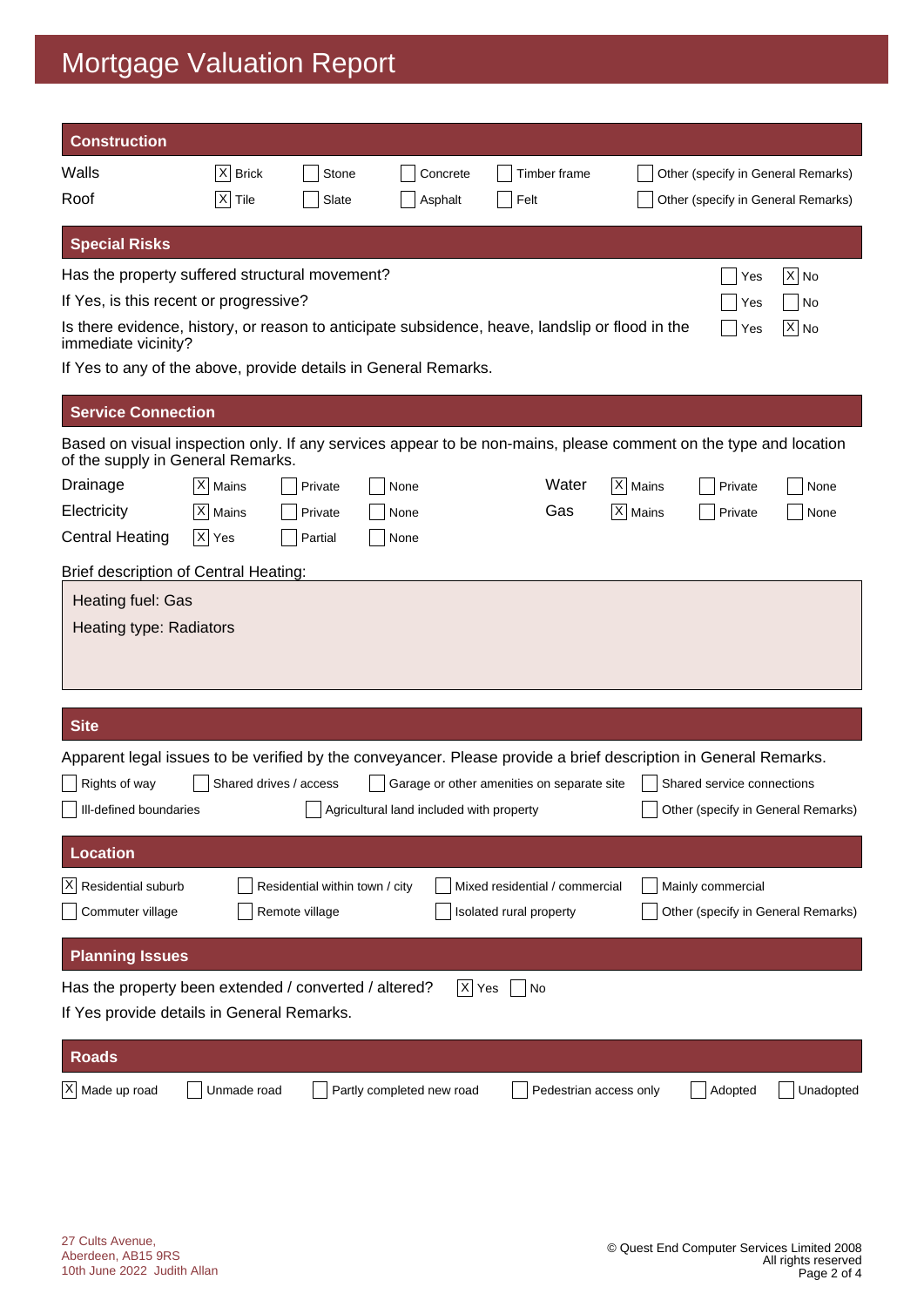#### **General Remarks**

The property is situated in an established residential area amongst properties of similar age and type of construction, within close proximity to all local amenities.

The general condition of the property appears consistent with its age and type of construction but some works of repair and maintenance are required.

The property has been extended and altered although this was likely completed over 20 years ago. We assume all necessary Local Authority approvals have been obtained together with completion certificates.

#### **Essential Repairs**

| None.                                 |                                                   |                   |          |
|---------------------------------------|---------------------------------------------------|-------------------|----------|
|                                       |                                                   |                   |          |
|                                       |                                                   |                   |          |
|                                       |                                                   |                   |          |
|                                       |                                                   |                   |          |
|                                       |                                                   |                   |          |
|                                       |                                                   |                   |          |
|                                       |                                                   |                   |          |
| Estimated cost of essential repairs £ | Retention recommended? [<br>Yes<br>$\blacksquare$ | $\overline{X}$ No | Amount £ |